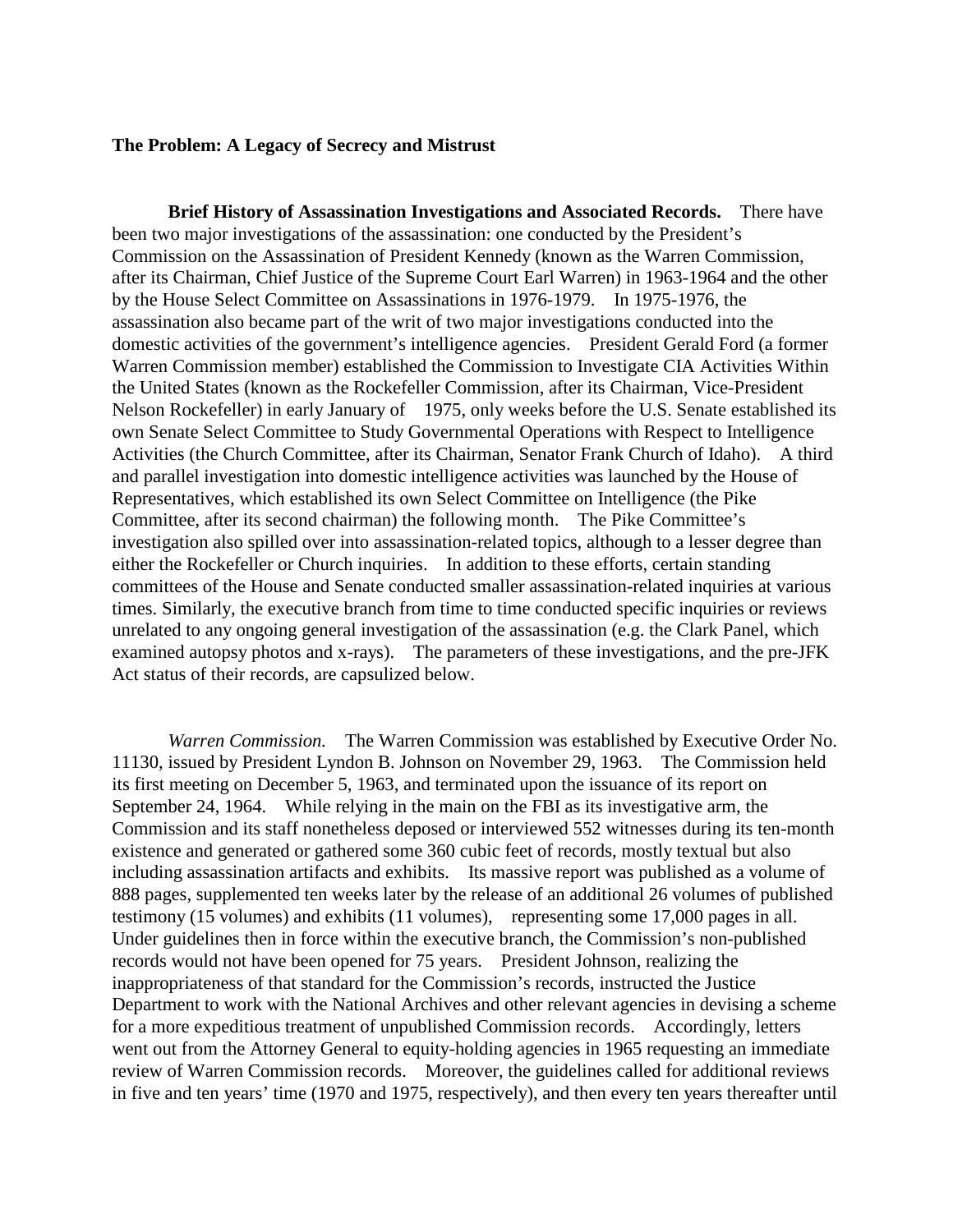all records were released.<sup>[1](#page-1-0)</sup> In addition to these mandated reviews, the National Archives conducted supplementary reviews of certain Commission records in 1967-1968 and 1972-1973. Over time, the vast majority of Commission documents were released to the public through this review process. The initial review round opened about 65% of the Commission's records. By 1973, the National Archives estimated that eighty percent of the Commission's records had been released.<sup>[2](#page-1-1)</sup> Two years later, the estimate had risen to ninety percent.<sup>[3](#page-1-2)</sup> By 1992 and the legislative hearings on what would become the JFK Act, National Archives officials estimated that ninety-eight percent of Warren Commission records had been opened, leaving only some three thousand pages of national security and privacy-related records still withheld.<sup>[4](#page-1-3)</sup> It should be noted that these statistics reference only those records (Commission or agency generated) in the Commission's own files, and do not include records generated and held by the agencies who assisted the Warren Commission in its investigation (e.g. the FBI or the CIA). The Warren Commission concluded that President Kennedy had been killed by a lone gunman, Lee Harvey Oswald, and that there was no credible evidence of a larger conspiracy.

*Early government reviews of autopsy material.* The photographs and x-rays taken at President Kennedy's autopsy were turned over to the government by a Deed of Gift from the Kennedy family on October 29, 1966. On November 1, 1966, two of the three doctors who performed the autopsy (along with the autopsy radiologist and photographer) assisted the National Archives in verifying and organizing the transferred material.<sup>[5](#page-1-4)</sup> This review generated a draft inventory and a final inventory ("Report of Inspection"), both long since available to the public. On January 20, 1967, all three of the autopsy prosectors were present for another review of the photographs and x-rays.<sup>[6](#page-1-5)</sup> This review also generated a report. On February 26 and 27, 1968, the photos and x-rays were again examined, this time by a panel of

<span id="page-1-0"></span><sup>&</sup>lt;sup>1</sup> There was a 1985 review which resulted in the release of additional records. The next mandated review, in 1995, began early (in 1991), in anticipation of Congressional action on JFK assassination records, and was then subsumed into the National Archives' broader JFK Act compliance efforts.

<span id="page-1-1"></span><sup>2</sup> *Inventory of the Records of the President's Commission on the Assassination of President Kennedy*, compiled by Marion M. Johnson, National Archives, 1973, p. 3.

<span id="page-1-2"></span><sup>3</sup> Dr. James B. Rhodes, Archivist of the United States, in testimony before the Subcommittee on Government Information and Individual Rights of the Government Operations Committee, U.S. House of Representatives, *National Archives - Security Classification Problems Involving Warren Commission Files and Other Records*, November 11, 1975, p.18.

<span id="page-1-3"></span><sup>4</sup> Hearing before the Committee on Governmental Affairs of the U.S. Senate on S.J.Res. 282, *The Assassination Materials Disclosure Act of 1992*, May 12, 1992, p. 156.

<span id="page-1-4"></span><sup>5</sup> The two prosectors present were Dr. James J. Hughes and Dr. J. Thornton Boswell; the radiologist was Dr. John Ebersole and the photographer was John Stringer. The final inventory was signed by all four on November 10, 1966.

<span id="page-1-5"></span><sup>6</sup> The third prosector, Dr. Pierre Finck, was not present the previous November but was present at this review (known as the "Military Review"). The three prosectors signed the report generated by this review on January 26, 1967.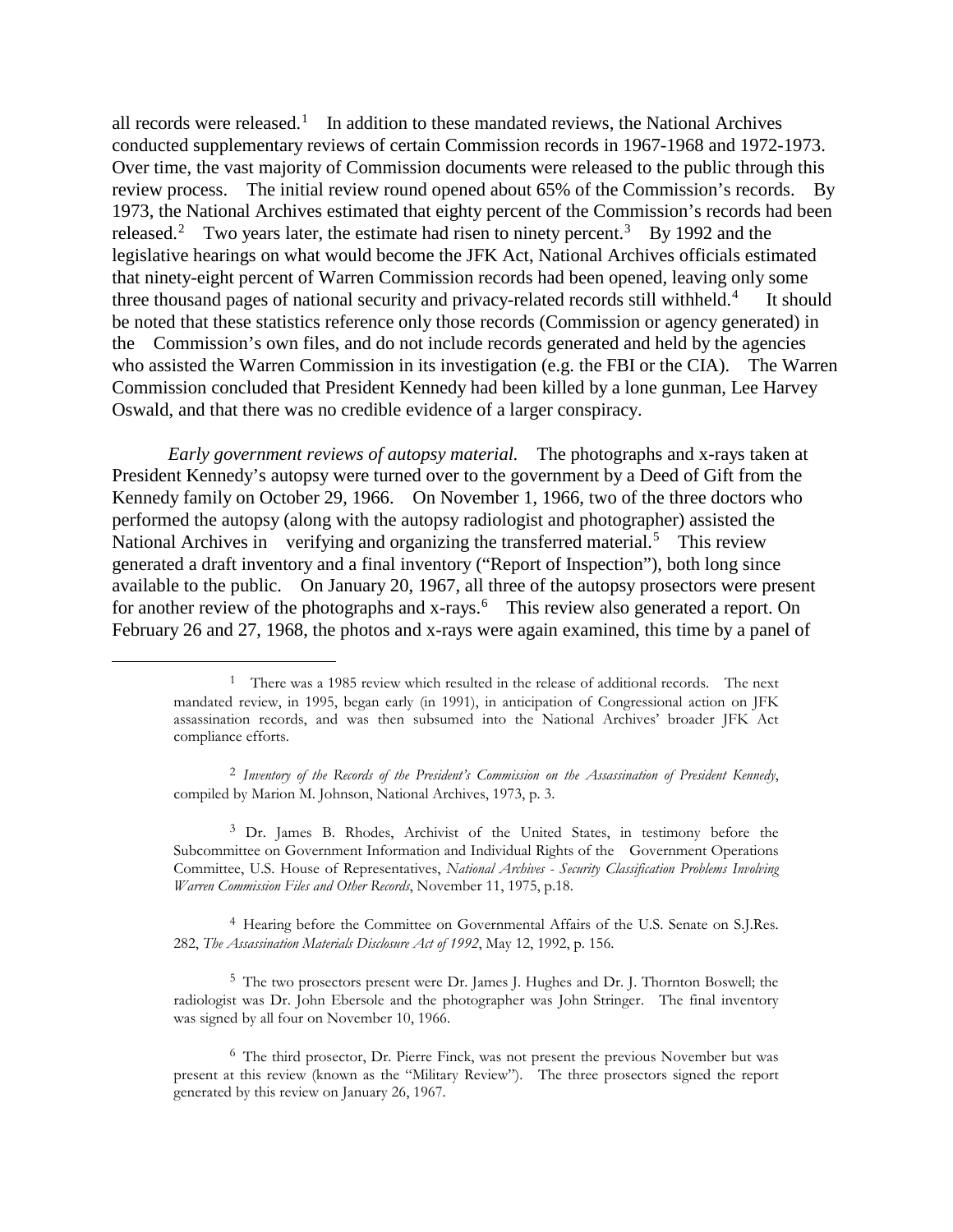four pathologists (henceforth known as the Clark Panel) convened at the request of Attorney General Ramsey Clark . This panel wrote a report on their findings which was released a year later, on January 16, 1969, in the waning days of the Johnson administration (the report from the previous examination of January 20, 1967, was also released at this time). The main significance of the Clark Panel's report was that it placed the entry location for the bullet which caused the President's fatal head wound some 100 centimeters higher on the back of the head than where it was judged to be by the autopsy prosectors.<sup>[7](#page-2-0)</sup> Aside from this important exception, the Clark Panel largely validated the conclusions of the autopsy report.

<span id="page-2-0"></span><sup>7</sup> One hundred centimeters is roughly equivalent to 4 inches. The Clark Panel placed the rear entry wound in the cowlick area.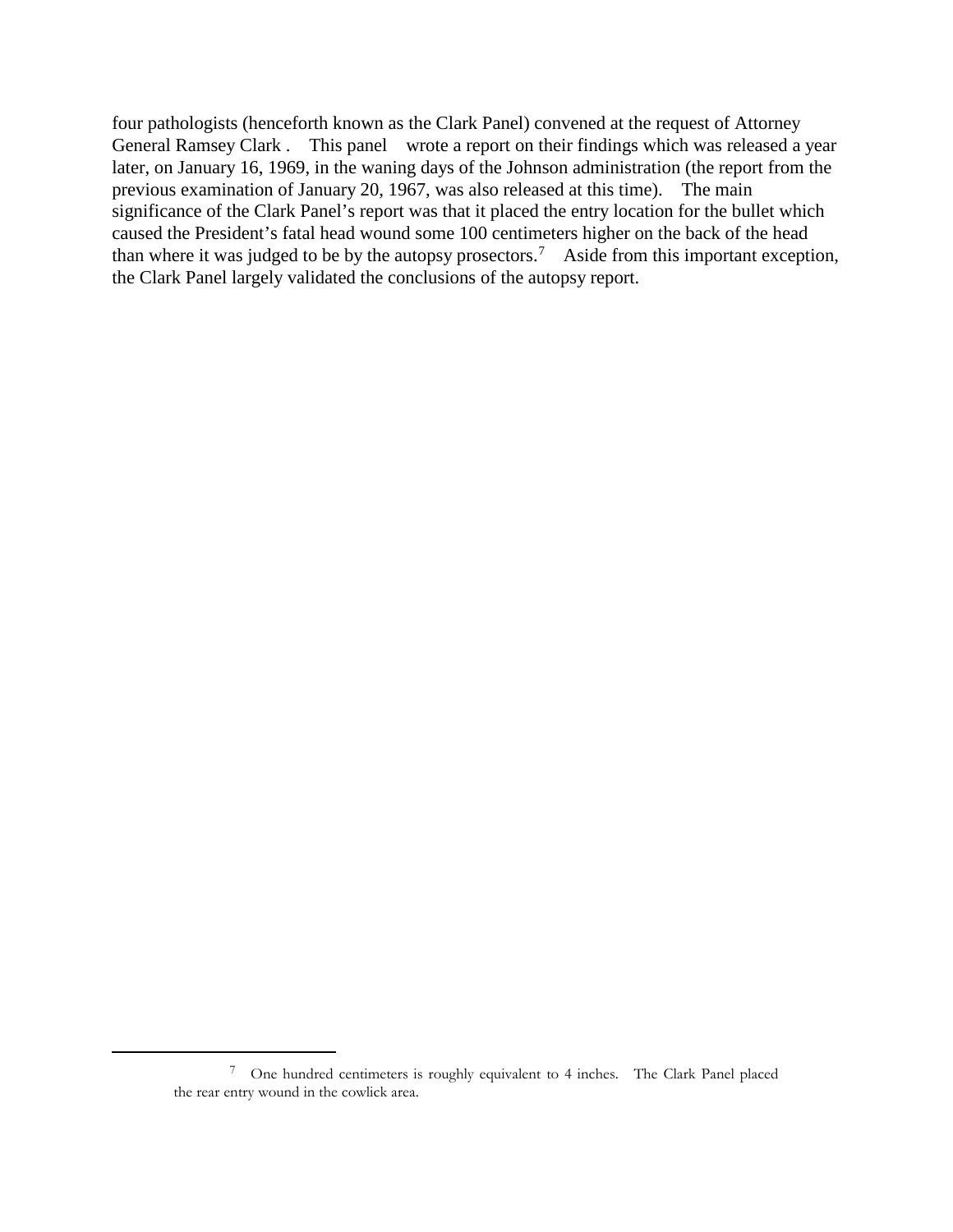*Rockefeller Commission.* The Rockefeller Commission was established by Executive Order No. 11828, issued by President Gerald R. Ford on January 5, 1975. The Commission released its report on June 16, 1975 and terminated that same month. The Commission's writ concerned illegal domestic activities on the part of the CIA. In the course of its work the Commission touched on several assassination-related topics, including the identity of the so-called three tramps, the possibility of CIA involvement in the assassination, and ballistic issues relating to the shots in Dealey Plaza.<sup>[8](#page-3-0)</sup> The Commission concluded there had been no CIA involvement in the assassination, and that the President had not been hit by a shot fired from in front of the Presidential limousine. In accordance with practice at the time, President Ford retained Commission records as part of his personal papers when he left office.<sup>[9](#page-3-1)</sup> President Ford subsequently donated these and other records back to the federal government by a December 13, 1976, Deed of Gift to his presidential library in Ann Arbor, Michigan. At the time of legislative consideration of the JFK Act, estimates of the volume of assassination-related records among the Commission's files ranged from 2,500 to 4,000 pages. Of these, approximately 95% of them were withheld. $10^{-10}$  $10^{-10}$ 

<span id="page-3-0"></span> $\overline{a}$ 

<span id="page-3-2"></span><span id="page-3-1"></span>Former President Gerald Ford publicly called for the release of Congressional and other assassination records in January of 1992, after the release of Oliver Stone's *JFK*. On the basis of President Ford's public stand, and in anticipation of Congressional action on JFK assassination records, the Ford Library moved to release clearly unclassified, assassination-related, material from Rockefeller Commission files even before passage of the JFK Act. Hence the 5% figure cited above.

<sup>8</sup> The Commission's assassination-related findings are covered in Chapter 19 of its Report, pp. 251-269.

<sup>&</sup>lt;sup>9</sup> This practice was ended by the Presidential Records Act of 1978, 44 U.S.C. Sections 2201-2207 (1994).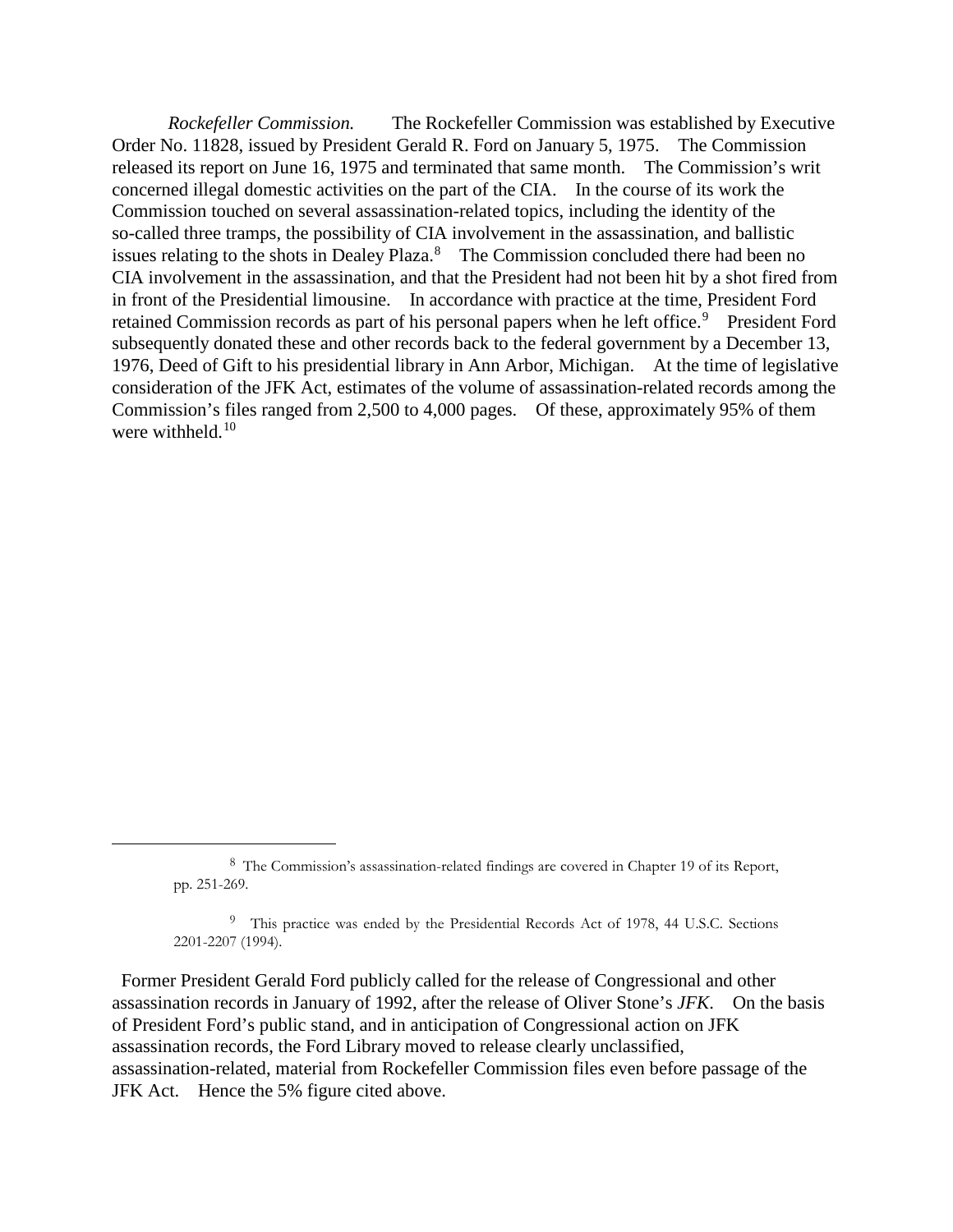*The Church Committee.* The Church Committee was established by action of the U.S. Senate (S. Res. 21) on January 27, 1975, with a writ to investigate illegal domestic activities on the part of government intelligence agencies. The Committee formally terminated on May 31, 1976. In the course of its first six months of work the Committee's investigations uncovered new information about allegations of potential relevance to President Kennedy's assassination. The most notable of these allegations concerned the existence of government-directed assassination plots against Cuban Premier Fidel Castro in the 1960-1963 period. The existence of these plots was not communicated to the Warren Commission, even though former CIA Director Allen Dulles (a Warren Commission member) was aware of them. This and other issues led Committee member Senator Richard Schweiker to publicly call for a reinvestigation of the assassination in September of 1975. While the Committee did not go that far, it did authorize Senator Schweiker and another Committee member, Colorado Senator Gary Hart, to establish a subcommittee to examine the more limited issue of the performance of the intelligence agencies in conducting their investigations of the assassination. The subcommittee did not formally review the findings and conclusions of the Warren Commission; nor did it re-examine the physical evidence of the assassination. Nonetheless, the subcommittee interviewed or deposed more than fifty witnesses, acquired over five thousand pages of documentary evidence from intelligence agencies, and reviewed tens of thousands of additional pages.<sup>11</sup> Added to the prior work of the full Committee on related topics, this represented a significant lode of new assassination records. The full Committee issued an interim report in November of 1975 and several volumes of final reports in late April of 1976. The full Committee voted on May 26, 1976 to release the Hart-Schweiker subcommittee's 106-page report. The subcommittee's report, dated April 23rd, was duly released as Book V of the full Committee's Final Report on June 23, 1976. The Committee found the intelligence agencies deficient in their investigations of the President's murder but took no position on whether or not there had been an assassination conspiracy. When the Church Committee expired, its records were forwarded to the custody of its successor, the new and permanent Senate Select Committee on Intelligence.<sup>12</sup> Aside from the Church Committee's published reports, the Committee's records remained closed, and no release date was set for them. At the time of the JFK Act's consideration, it was estimated that there were approximately five thousand pages of assassination-related records in the Committee's files.[13](#page-4-2)

<span id="page-4-0"></span>*The Pike Committee.* On February 19, 1975 (three weeks after the Senate established the Church Committee), the House of Representatives created its own Select Committee on Intelligence to investigate domestic intelligence abuses, giving the Committee a deadline of

<sup>11</sup> *The Investigation of the Assassination of President John F. Kennedy: Performance of the Intelligence Agencies*, Book V, Final Report of the Select Committee to Study Governmental Operations with Respect to Intelligence Activities, United States Senate. 94th Congress, 2nd Session, S. Rpt. No. 94-755, 1976, p. 1.

<span id="page-4-1"></span><sup>&</sup>lt;sup>12</sup> The establishment of a permanent intelligence oversight committee had been a recommendation made by the Church Committee.

<span id="page-4-2"></span><sup>13</sup> *Assassination Materials Disclosure Act of 1992*, Report 102-625, Part 2, 102nd Congress, 2nd Session, p. 15. This was the House Judiciary's report on H.J. Res. 454.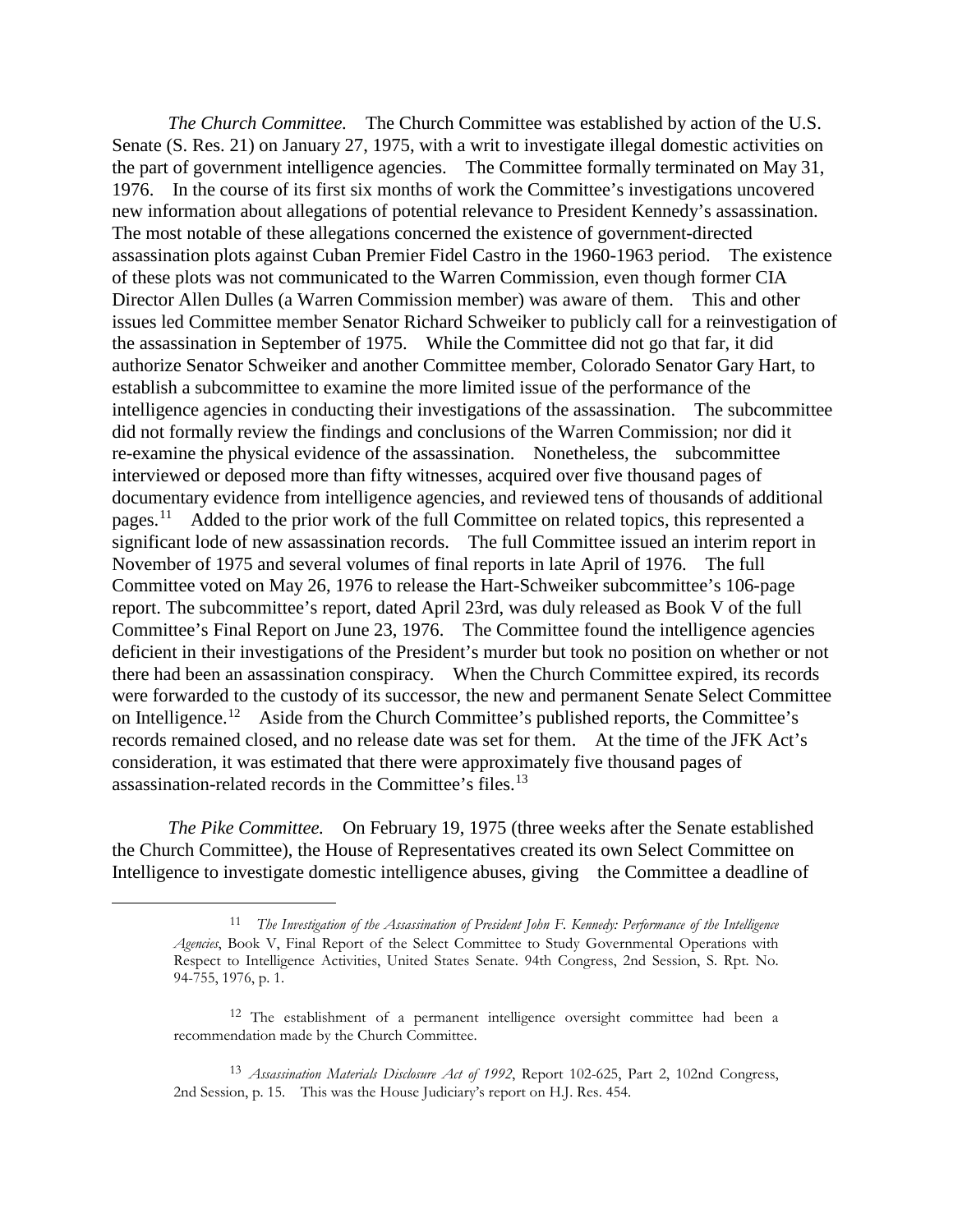January 31, 1976, for the issuance of its report. The Committee's chairman was Congressman Lucien N. Nedzi of Michigan. The Nedzi Committee, wracked by dissension and political disagreements, was slow to undertake its charge. Accordingly, on July 17, 1975, the House abolished it and established a new committee with the same name, instructions, and deadline, but with an enlarged membership and a new chairman, Congressman Otis Pike of New York. The new Committee soon slid into an adversarial relationship with the executive branch over access to records, a problem later exacerbated by Committee-generated leaks to the news media. As a result, on January 29, 1976, the House of Representatives effectively voted not to release the Committee's report, even though a draft of it had already been leaked to *The Village Voice*. The Committee held its final meeting on February 11, 1976, its formal report unpublished.<sup>14</sup> The Pike Committee devoted far less time and resources to issues related to President Kennedy's assassination than did the Church Committee, but it undertook some work in the area. Its records were placed in the custody of the Permanent Select Committee on Intelligence, established by the House of Representatives in July of 1977. The indeterminate number of assassination records contained in Pike Committee files were closed, with no schedule for release, as Congress considered the JFK Act.

<span id="page-5-0"></span><sup>14</sup> See *Investigating the Executive Intelligence: The Fate of the Pike Committee*, J. Leiper Freeman, Capitol Studies, U.S. Capitol Historical Society, Volume 5, Number 2, Fall 1977, pp. 103-118.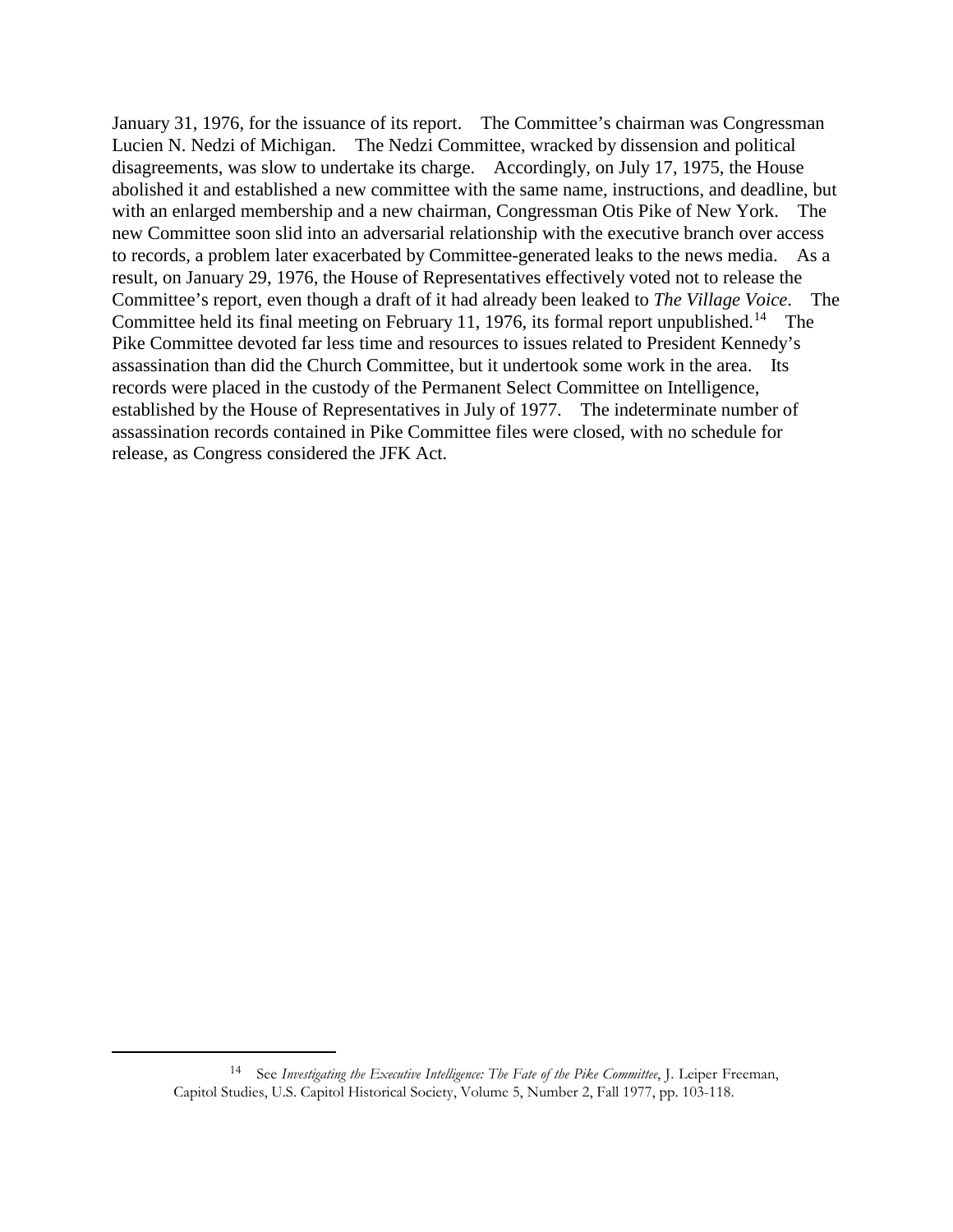*The House Select Committee on Assassinations.* The House of Representatives approved H. Res. 1540, establishing the HSCA, on September 17, 1976. The Committee's charter called for a full-blown reinvestigation of President Kennedy's assassination, as well as an investigation of the assassination of Dr. Martin Luther King, Jr. The Committee's first chairman was Congressman Thomas N. Downing of Virginia. Congressman Downing chaired the Committee through the end of the 94th Congress, less than four months.<sup>[15](#page-6-0)</sup> The new 95th Congress approved H. Res. 222 on February 2, 1977, granting the Committee a temporary extension until March 31, 1977.<sup>16</sup> Congressman Henry B. Gonzalez of Texas, who had succeeded Congressman Downing as Chairman, resigned from the Committee in the first week of March and was succeeded in turn by Congressman Louis Stokes of Ohio on March 8, 1977. On March 30, 1977, the House approved H. Res. 433 authorizing the HSCA for the life of the 95th Congress (the end of 1978). The Committee's original Chief Counsel, Richard Sprague, resigned earlier that same day and his successor, G. Robert Blakey, was appointed on June 20, 1977. The Committee issued 542 subpoenas and took sworn testimony from 335 witnesses.<sup>17</sup> It held thirty-eight days of public hearings.<sup>18</sup> The HSCA formally terminated on December 31, 1978, though a small number of staff were kept on, into the new 96th Congress, to finish the writing of the Committee's report. The HSCA's report was dated March 29, 1979, and released on July 17, 1979. It was nearly 700 pages in length, with the body of the report on President Kennedy's murder comprising approximately 240 pages of this total. In addition to the report, the Committee also published twelve supporting volumes of testimony, documents, and exhibits (over 7300 pages in all) specific to the Kennedy phase of the investigation. The HSCA generated some 414,000 pages of records relating to the assassination of President Kennedy.<sup>[19](#page-6-4)</sup> Except for those records reprinted in the report and supporting volumes, the HSCA's files were not released upon the Committee's termination, and under House rules were to remain closed for fifty years (until 2029). The closed records were under the control of the House Administration Committee (now known as the House Oversight Committee) in 1992 as the JFK Act was being

<span id="page-6-2"></span><sup>17</sup> *The Last Investigation*, Gaeton Fonzi, Thunder's Mouth Press, New York (1994 paperback edition), p. 309.

<sup>18</sup> *Report of the Select Committee on Assassinations*, p. 19.

<span id="page-6-0"></span><sup>15</sup> Congressman Downing had not sought re-election in November of 1976 and was thus a lame-duck chairman from the start.

<span id="page-6-1"></span><sup>16</sup> At the beginning of the 95th Congress, on January 4, 1977, a unanimous consent request was introduced in the House of Representatives to consider H. Res. 9, a measure to reconstitute the Committee. An objection was heard to this request, however, and thus H. Res. 9 was instead referred to the House Rules Committee. The Rules Committee held hearings on the resolution, beginning on January 25, 1977, and approved an amended version of the resolution, which it reported to the House as H. Res. 222 on February 1, 1977. See *Report of the Select Committee on Assassinations*, Report 95-1828, Part 2, U.S. House of Representatives, 95th Congress, 2nd Session, March 29, 1979, p. 9.

<span id="page-6-4"></span><span id="page-6-3"></span><sup>19</sup> House Report 102-625, Part 1, 102nd Congress, 2nd Session, *Assassination Materials Disclosure Act of 1992*, p. 13. This is the report of the House Committee on Government Operations on H.J. Res. 454.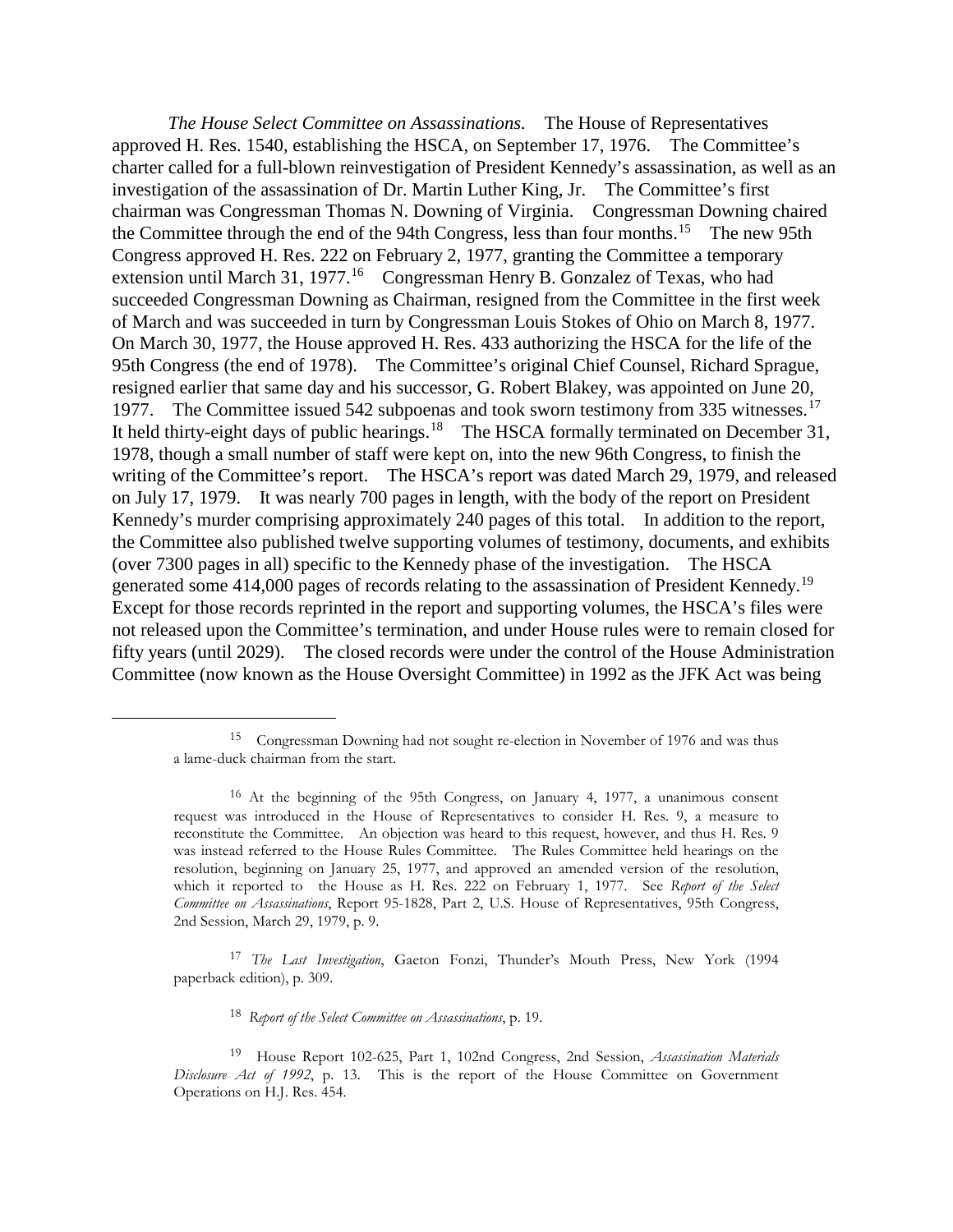considered. The HSCA concluded that President Kennedy was probably murdered as a result of a conspiracy and suggested the possibility that elements of Organized Crime were part of this conspiracy. At the same time, the HSCA concurred with the Warren Commission's findings that Lee Harvey Oswald fired the two bullets that hit the President, and that one of those bullets struck both President Kennedy and Governor John Connally of Texas (the so-called "single bullet theory").

*Other Congressional investigations.* In addition to investigations conducted by special committees and commissions, various standing committees of the Congress at one time or another examined aspects of the assassination story, both contemporaneously and subsequently. The House Un-American Activities Committee (HUAC), for instance, compiled a small number of pre-assassination records relating to Lee Harvey Oswald's activities in New Orleans, and briefly considered undertaking a post-assassination investigation, as well.<sup>[20](#page-7-0)</sup> The Senate Internal Security Subcommittee (SISS, also known as the Eastland Committee, after the Chairman of both the Subcommittee and the full Judiciary Committee), which had taken an interest in both Castro's Cuba and the Fair Play for Cuba Committee prior to the assassination, also conducted some limited post-assassination inquiries into the President's murder. Except insofar as these Committees transmitted their findings to the Warren Commission, their investigative records remained under the control of successor Congressional committees and had not been released prior to consideration of the JFK Act. Later, in 1975, two House subcommittees held public hearings on issues relating to the treatment of assassination records.<sup>[21](#page-7-1)</sup> While the latter two hearings were published, it was not known during consideration of the JFK Act whether or not additional and unpublished records lay in the committees' files.

*Records in non-federal or private hands.* The JFK Act also provided the Review Board with authority to seek out non-federal and privately held records for inclusion in the JFK Collection at the National Archives. Various local law enforcement agencies assisted the Warren Commission and FBI in their post-assassination investigation. Some local files contained relevant pre-assassination records, as well (in Dallas and New Orleans, in particular). New Orleans District Attorney Jim Garrison's investigation and trial of Clay Shaw for complicity in the assassination is a prominent example of non-federal investigative efforts that generated extensive assassination records. Other potential assassination records, however generated, ended up in private hands. Subject to time and resource constraints, the Review Board also made an effort to identify and secure as much of this indeterminate group of records as possible.

*Records held by executive branch agencies.* All of the major investigative efforts

<span id="page-7-0"></span><sup>20</sup> According to one account, HUAC's Chief Investigator was present at the Dallas Police Department when Jack Ruby shot Lee Harvey Oswald.

<span id="page-7-1"></span><sup>21</sup> Congresswoman Bella Abzug of New York chaired a hearing of the Government Information and Individual Rights Subcommittee of the House Government Operations Committee (now known as the Government Reform and Oversight Committee) on security classification problems relating to Warren Commission records. Congressman Don Edwards of California chaired a hearing of the Subcommittee on Civil and Constitutional Rights of the House Judiciary Committee on the destruction of the so-called "Hosty note."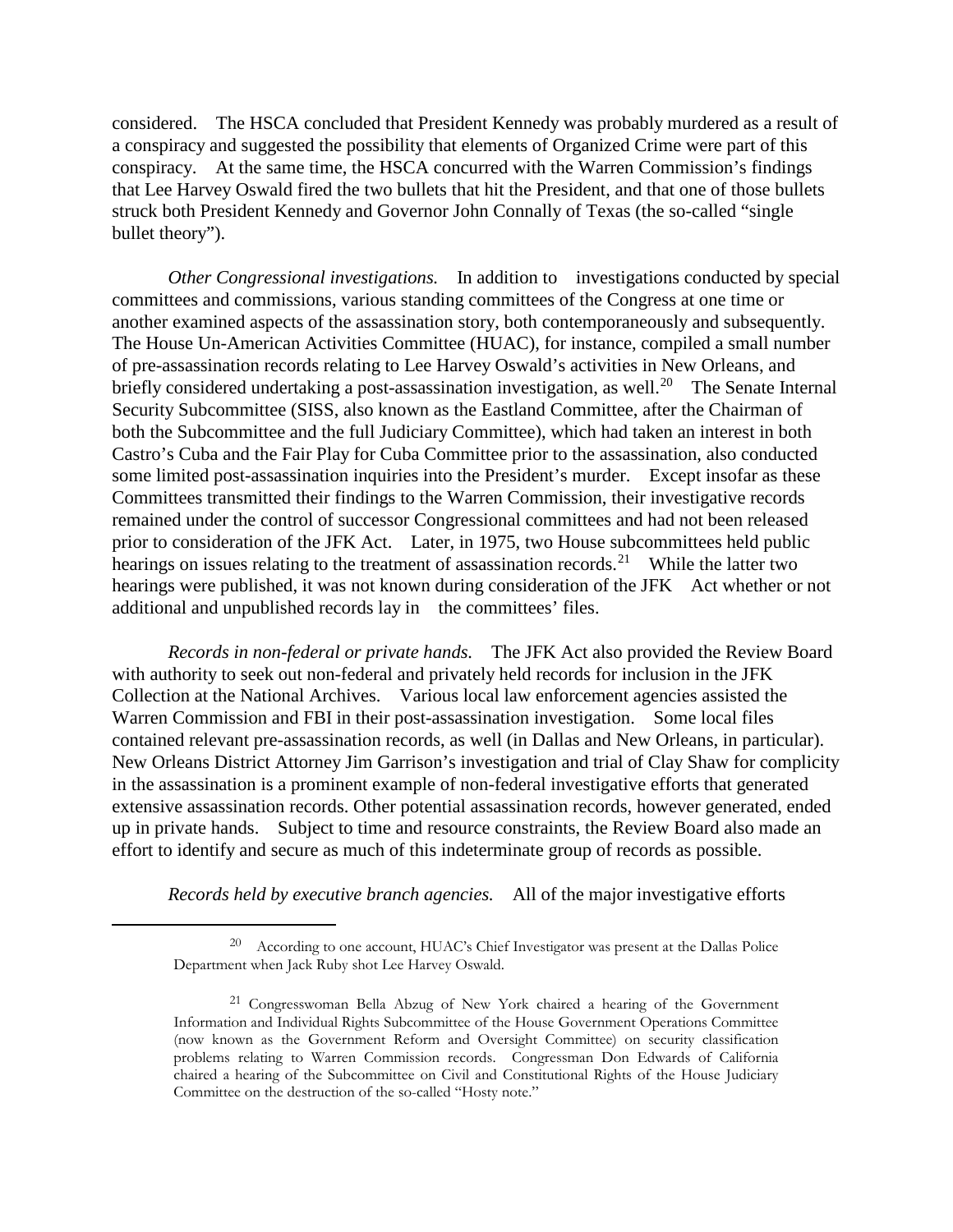referenced were undertaken with the cooperation of the FBI and the CIA. In some cases they were simultaneously investigations *of* the FBI or the CIA. A plethora of other agencies were also involved in most or all of these investigations; most notably the Secret Service, the State Department, and the Department of Justice. In addition to generating many records which found their way into the files of the investigative bodies they worked with, these executive branch agencies also generated a vast body of records which they retained in their own custody. At the time of legislative consideration of the JFK Act, for instance, the FBI had already released some 220,000 pages of assassination-related material under the Freedom of Information Act (FOIA). Nonetheless, the Bureau estimated that some 260,000 pages of additional assassination records remained withheld or unprocessed.<sup>[22](#page-8-0)</sup> Similarly, at the same point in time, the CIA had released only some 11,000 pages of a lode which was estimated to contain between 250,000 and 300,000 pages of assassination records.[23](#page-8-1) Other agencies with smaller caches of records had released varying percentages of their assassination-related holdings by 1992, depending upon the number and breadth of FOIA requests and/or suits they had been subject to.

**Circumstances of assassination invited public skepticism from the start.** President Kennedy's murder was a brazen act of violence carried out in broad daylight, in full view of numerous witnesses and law enforcement agents. His traumatic death inevitably raised profound doubts in the minds of many Americans. In the collective soul-searching that followed the assassination, the enormity of the deed's consequences demanded, for some, a more compelling explanation than a lone gunman acting from motives that, to the extent they were understood at all, seemed confused and obscure. The alleged assassin's own murder two days later, on national television, further poisoned those minds predisposed to skepticism, suggesting as it did both a conspiracy and a cover-up. Even a step so widely welcomed as the establishment of the Warren Commission might be viewed with suspicion in the context of such doubts. The desire of the federal government to head off parallel investigations, calm domestic fears and defuse any potential international repercussions of the assassination was self-evident. To most, these considerations seemed not only explicable but prudent. But others assumed darker motives, and speculated whether the Commission's appointment meant that the fix was in. What seemed to most to be an August panel of distinguished Americans, appeared to some to be a collection of quintessential insiders who could not be relied upon to seek, let alone reveal, unpalatable facts. A small minority of observers at first, the ranks of the skeptics would grow over time, swelled first by incongruities in the Warren Commission's investigation and later (and increasingly) by a growing perception that the government had something to hide. After all, skeptics asked, how else to interpret the government's refusal to make *all* the records available, *right away?* So began a pattern which would recur, with increasing vehemence, after each successive official investigation.

<span id="page-8-0"></span><sup>22</sup> Report on the *Assassination Materials Disclosure Act of 1992*, House Judiciary Committee, p. 12. See also pp. 59 and 67 of the Senate Governmental Affairs Committee's hearing on S. J. Res. 282.

<span id="page-8-1"></span><sup>23</sup> Report on the *Assassination Materials Disclosure Act of 1992*, House Judiciary Committee, p. 13.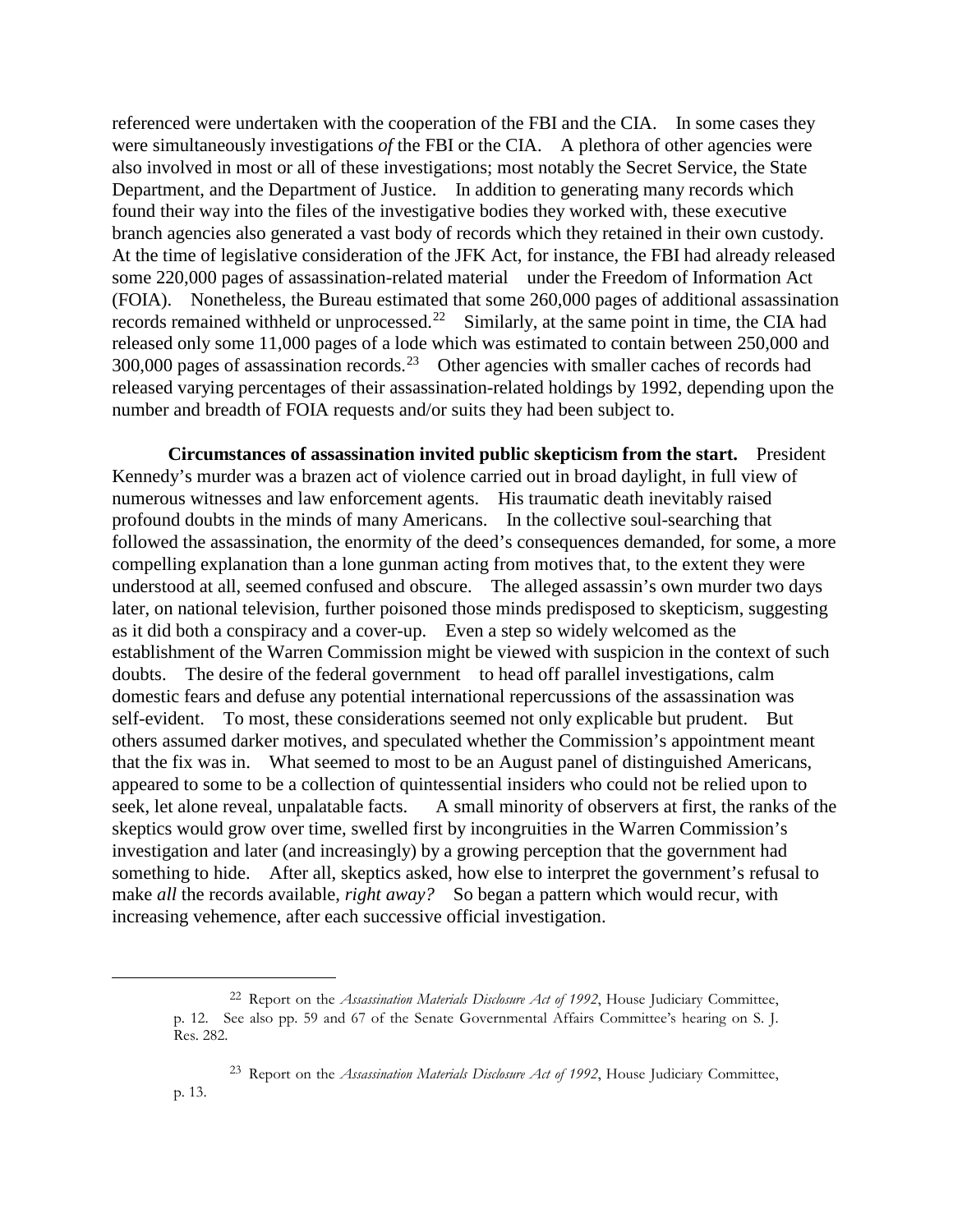**Warren Commission provides early fodder for skeptics.**Congressman, Warren Commission member, and future president Gerald Ford declared early on that "the monumental record of the President's Commission will stand like a Gibraltar of factual literature through the ages to come."<sup>[24](#page-9-0)</sup> Three decades later, one of this century's greatest American authors would liken the Commission's work to "a dead whale decomposing on a beach."<sup>[25](#page-9-1)</sup> The juxtaposition of these similes, as well as their temporal distance from one another, tells a story about the changing perception of the Warren Commission's work over time. And while neither is fully accurate, they concur, at least, on the issue of size. The Warren Commission's work product was massive. The report itself ran 888 pages. The 26 volumes, published ten weeks after the report's release (not soon enough for some critics), added another 17,000 pages to the total. The sheer size and scope of the published material provided substantial comfort to some, at least for a time. For others, the 26 volumes of hearings and exhibits, in particular, "became a species of Talmudic text begging for commentary and further elucidation."<sup>26</sup> There was much to comment and elucidate upon. The 26 volumes had been issued without a subject index. One critic, looking back, would later comment that the 26 volumes "were like a library without a card catalog. One had to plow through everything to find anything." The conclusion he drew: "The chaos seem planned."<sup> $27$ </sup> Critics and researchers would have to wait until 1966 for an index, compiled by one of their own.<sup>28</sup> Dissection of the report and volumes proceeded nonetheless in the meantime. Critics and concerned observers quickly found ammunition with which to attack the Commission's work. First, the Commission had been forced by time and resource constraints to rely mainly on the FBI to conduct the day-by-day investigation of the murder. Some wondered whether the fox was not guarding the chicken coop. Second, the Commission had failed to examine what was arguably the most critical evidence in the case: the photographs and x-rays taken at President Kennedy's autopsy. The Commission had relied instead on artistic renderings of the photographs prepared by an illustrator working from verbal descriptions provided by the chief autopsy prosector. Some critics expressed outright incredulity: the failure to view the photographs and x-rays struck them as gross negligence. To them, this was no way

<span id="page-9-1"></span><span id="page-9-0"></span> $\overline{a}$ 

<span id="page-9-4"></span><sup>28</sup> Sylvia Meagher, *Subject Index to the Warren Report and Hearings and Exhibits*, Scarecrow Press, New York, 1966.

<sup>24</sup> Quoted in Anthony and Robbyn Summers, *The Ghosts of November*, Vanity Fair, December, 1994, p. 88.

<sup>25</sup> Norman Mailer, *Oswald's Tale: An American Mystery*, Random House, New York, 1995, p. 351.

<span id="page-9-2"></span><sup>26</sup> *Oswald's Tale*, p. 351. Author Norman Mailer, like many before and after him, would find it "startling to discover, a one pans these government volumes for bits of gold, how much does gleam in the sludge" (p. 352).

<span id="page-9-3"></span><sup>27</sup> David S. Lifton, *Best Evidence: Disguise and Deception in the Assassination of John F. Kennedy*, Carroll & Graff Publishers, Inc., New York (1988 paperback edition), p. 63. Even a critic of the critics, author Gerald Posner, concurs that the lack of a subject index made it "almost impossible to work effectively with the more than 1 million-plus words." Mr. Posner found Sylvia Meagher's index and so created his own. Gerald Posner, *Case Closed: Lee Harvey Oswald and the Assassination of JFK*, Anchor Books, Doubleday, New York, 1993 (paperback edition), p. 417.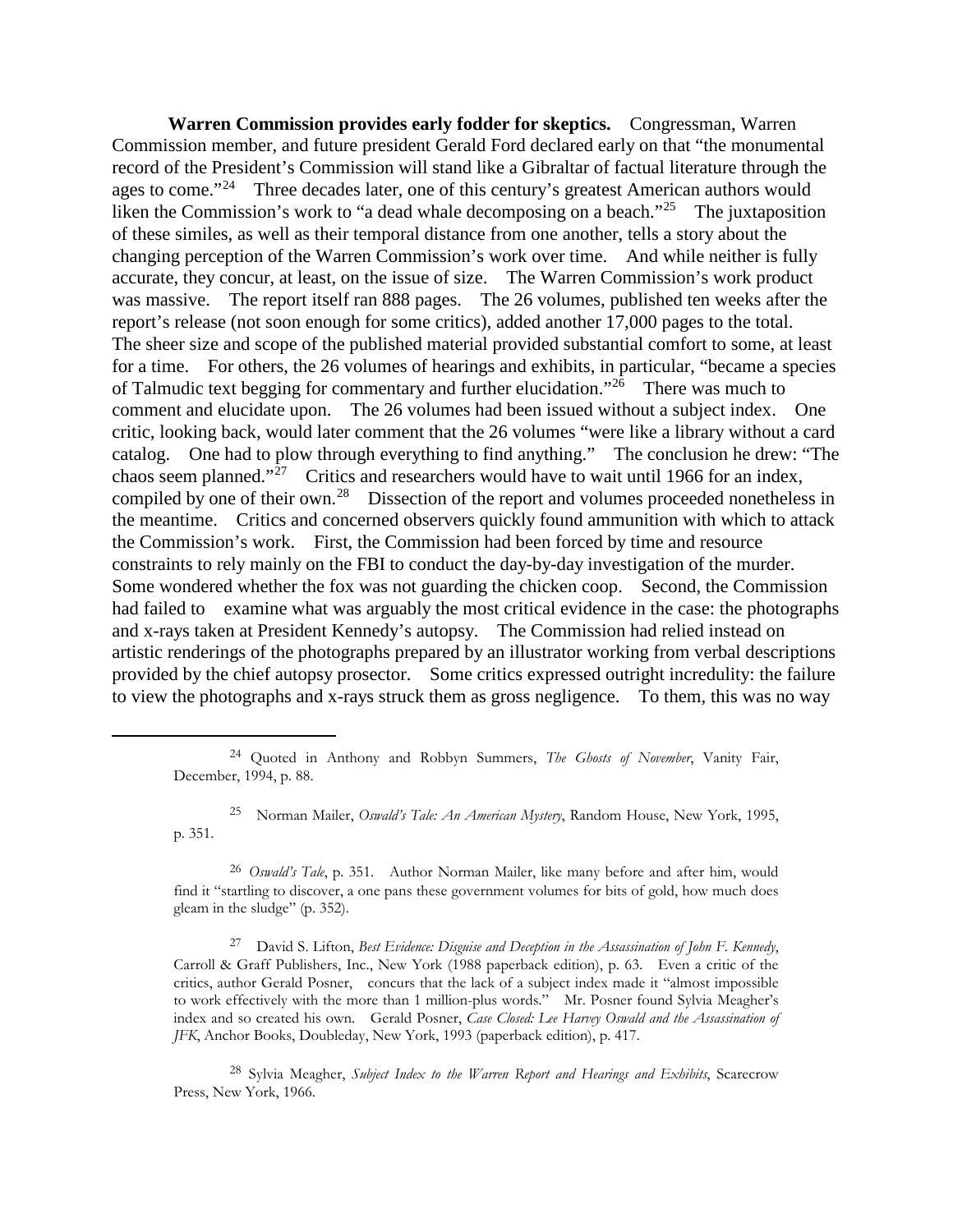to solve the crime of the century. Privately, some of the Warren Commission staff attorneys held similar views.<sup>[29](#page-10-0)</sup> But Chairman Earl Warren felt strongly that these materials were too gruesome to allow into the public record: as he put it in one of the Commission's executive sessions, it "would make a morbid thing for all time." The Chief Justice believed the only way to ensure that the material stayed out of the public realm was for the Commission to forgo viewing it.<sup>30</sup> The Chief Justice's humanity and decency are placed in bold relief by this decision, but it was one that would occasion much controversy.<sup>[31](#page-10-2)</sup> Having forgone the opportunity to review the autopsy photographs and x-rays, the Commission had to rely upon the autopsy report itself, as well as the testimony of the prosectors. Here was a third field day for the critics. There had been confusion at Bethesda Naval Hospital about some of the President's wounds. A bullet hole in the front of his neck had been obscured by a tracheotomy done at Parkland Hospital in Dallas as doctors there struggled to save the President's life. The autopsy doctors at Bethesda were unaware of this fact when they began their examination of the President's body. As a result, they were puzzled by an entry wound in the upper back that had no apparent point of exit. Subsequently informed of the bullet hole in the President's neck, the dilemma was resolved by the autopsy report positing a transiting bullet that struck the President from behind, in his upper back/shoulder, and then passed through him, exiting out the front of his neck. Almost every part of this scenario would subsequently be challenged by critics. Moreover, critics could not understand why autopsy doctors had not sectioned the back wound in order to prove the transiting bullet scenario. They questioned inconsistencies in the various descriptions of the location of this wound. Similarly, they questioned the decision not to section the President's brain when it was examined at greater length in a supplemental autopsy some days later. The importance of these questions and others was magnified by the chief prosector's testimony that he had destroyed his autopsy notes and/or a first draft of the autopsy report prior to submitting his final report. Critics were also quick to point out the perceived differences between the testimony of the treating physicians at Parkland Hospital and the autopsy physicians at Bethesda over such issues as the location of the President's head wound, or whether the wound in the front of the President's neck was an exit or entry wound.<sup>[32](#page-10-3)</sup> Doubts about the

<span id="page-10-0"></span><sup>29</sup> Most notably Arlen Specter. In a memo to Chief Counsel J. Lee Rankin, dated April 30, 1964, and captioned "Autopsy Photographs and X-Rays of President John F. Kennedy," Specter forcefully argued the case for examination of these autopsy materials.

<span id="page-10-1"></span><sup>30</sup> At the Warren Commission's Executive Session meeting of April 30, 1964 (the Chief Justice's admonition, quoted at the top of the page, was issued at this same meeting), Chief Counsel Rankin put forward a proposal for one Commission member and a doctor to examine the photos and x-rays "unofficially." The Chief Justice reluctantly acceded to this plan, but as far as is known it was never followed through with.

<span id="page-10-2"></span><sup>31</sup> The Chief Justice later indicated that he *had* seen the autopsy photographs himself. In a letter of February 23, 1967 to Arlen Specter, the Chief Justice wrote: "I saw them myself and they were horrible." This letter is in the Warren Papers at the Library of Congress. Later, in his posthumous memoirs, the Chief Justice wrote: "I saw the pictures... they were so horrible that I could not sleep well for nights." *The Memoirs of Earl Warren*, p. 371. When and under what circumstances the Chief Justice viewed the photographs, and with whom, is unknown.

<span id="page-10-3"></span><sup>32</sup> The confusion and controversy over the front neck wound spread from Bethesda to the country at large quickly: in an early and memorable phrase, Richard Dudman of the *St. Louis*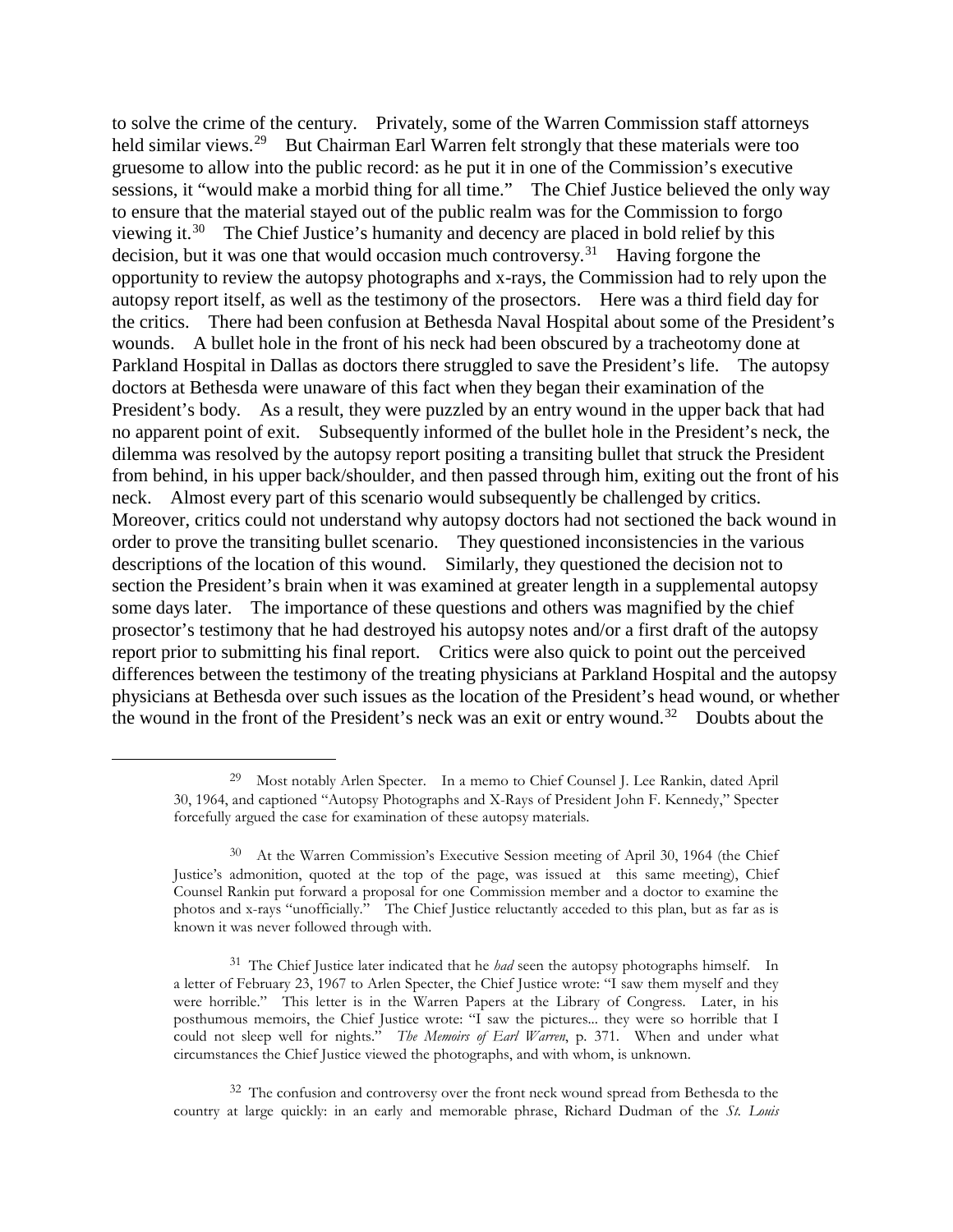medical evidence of the assassination were compounded for critics by the Commission's forensic conclusion that the President's back and neck wounds, and Governor Connally's back, chest, wrist and thigh wounds, were all caused by the same bullet. This "single-bullet theory" was the final straw for some. Nothing the Commission wrote, nothing the defenders of the Commission would say subsequently, could convince the critics that Commission Exhibit 399, the so-called "magic bullet" (almost invariably described as "pristine"), could have caused so many wounds while sustaining so little damage itself.<sup>[33](#page-11-0)</sup> And if the single-bullet theory was incorrect, argued the critics, the whole case for Lee Harvey Oswald as the lone assassin fell apart. These are just a few major examples of the many issues separating the Warren Commission and its early critics, issues reflecting alleged discrepancies between the assassination story as presented in the Commission's report and facts sifted by the critics from the 26 volumes. Even *before* selected working papers of the Commission (not published in the report and 26 volumes) began to make their way into the waiting hands of the critics, a pattern had been established. And as additional records dribbled out to the public, new questions would be raised and new skeptics created.

*Post-Dispatch* asked: "How could the President have been shot in the front, from the back?" "Uncertainties Remain Despite Police View of Kennedy Death," *St. Louis Post-Dispatch*, December 1, 1963, p. 16.

<span id="page-11-0"></span><sup>33</sup> A photo of C.E. 399 did not appear in the Report but was published subsequently in the 26 volumes.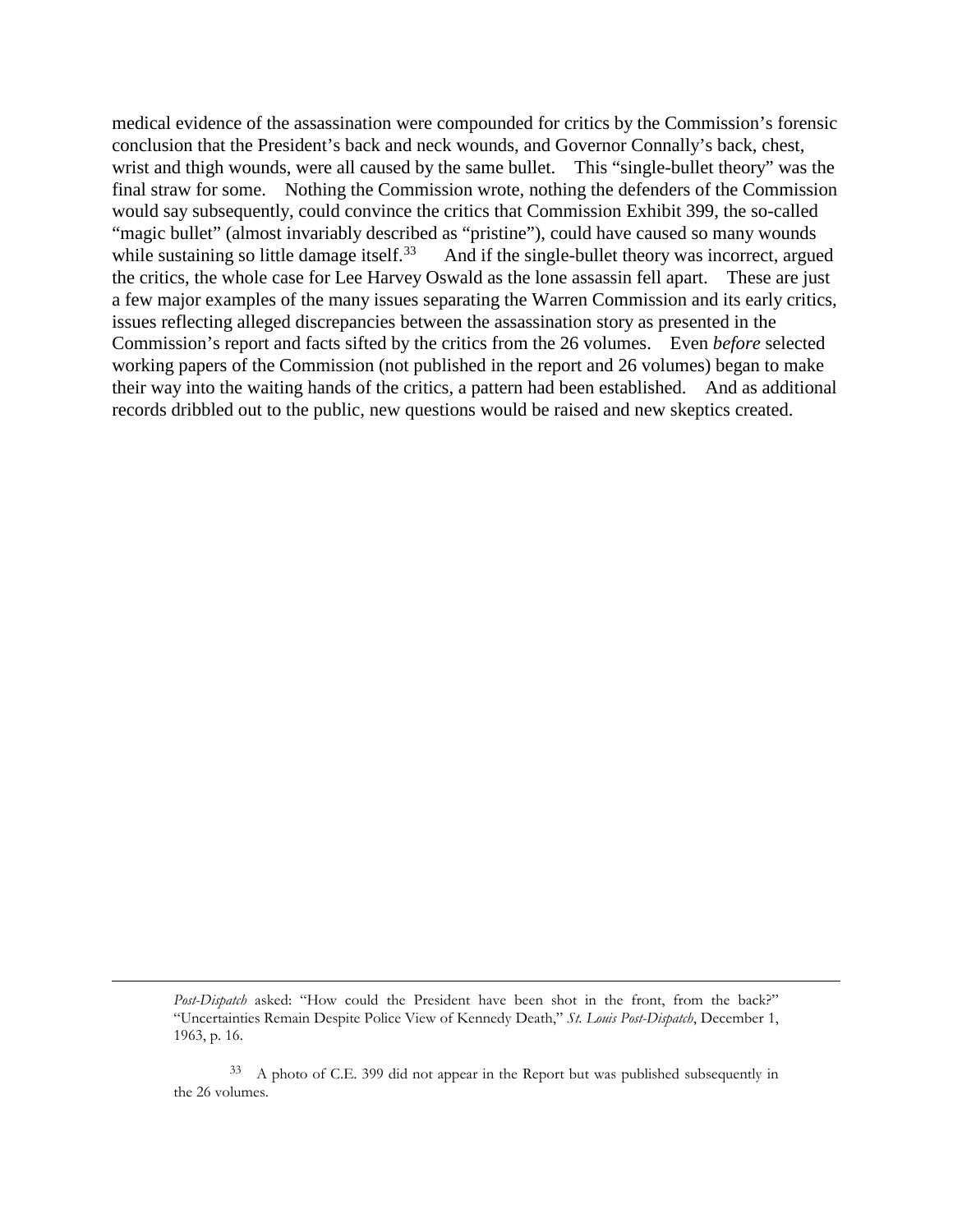**Discrepancies between source documents and official conclusions exacerbate doubts and spur calls for openness.** As referenced earlier, the government was already moving in 1965 to release many of the Warren Commission's working papers and source documents. By early 1966 some of these records were beginning to arrive at the National Archives. In May of 1966 Edward Epstein's book, *Inquest*, was published. In August, Mark Lane's *Rush to Judgment* would follow. These two books were widely read and dominated the assassination debate in 1966-1967.<sup>34</sup> Epstein's book shattered the facade of unanimity carefully crafted by Chief Justice Earl Warren and depicted in the Commission's report, instead portraying a Commission riven to its last hours by disagreements over fundamental findings like the single-bullet theory and the degree of certainty with which the possibility of an assassination conspiracy could be dismissed. No matter that several staff and members subsequently repudiated Epstein's version of their interviews: the damage had been done. If even some Commissioners had doubts, why shouldn't ordinary citizens? If different conclusions could be drawn from the raw material of the Commission's investigation, why shouldn't *everyone* be able to access all the records and make up their own minds? Epstein's book was also the first to reflect access to the FBI's Summary Report on the Assassination (provided to the Commission in early December, 1963) as well as the Bureau's Supplemental Report of January 13, 1964.<sup>35</sup> These were bombshells, as both contained analyses directly at odds with the Commission's findings (which explained, for the critics, why the reports had not been printed in the 26 volumes).<sup>[36](#page-12-2)</sup> The FBI's reports posited a non-transit theory for the President's back and neck wounds. The reports did not subscribe to the single-bullet theory, instead postulating that Governor Connally was hit by a separate bullet. They placed the President's back/shoulder wound lower than the Commission and autopsy report had done. In short, as one researcher put it: "Among the most devastating critics of the Warren Report is the FBI."<sup>37</sup> How was this extraordinary divergence between the FBI documents and the Warren Commission's conclusions to be explained? In June, 1966, the National Archives located and released, at a researcher's request, what became known as the Sibert and O'Neill report. FBI Agents James W. Sibert and Francis X. O'Neill were present at the President's autopsy and wrote a single-spaced, five-page report of what they witnessed. Their report diverged in several very important respects from the autopsy report written by the chief prosector. The FBI's Summary Report of early December, 1963, was written without the benefit of the doctors' autopsy report and so reflected the eyewitness report of Agents Sibert and O'Neill. By the time of the FBI Supplemental Report in January, the Bureau had obtained a copy of the doctors' autopsy report but still chose to base its

<span id="page-12-0"></span><sup>34</sup> Sylvia Meagher's *Accessories After the Fact*, published in 1967, would be less widely read but also influential.

<span id="page-12-1"></span><sup>35</sup> These two FBI reports became available at the National Archives in the first half of 1966, but Epstein enjoyed access to them eight months earlier than the rest of the assassination research community, having obtained them from an ex-Warren Commission staffer.

<span id="page-12-3"></span><span id="page-12-2"></span><sup>36</sup> It also explained why early (December 1963 and January 1964) articles in prestigious newspapers like the *New York Times* and *Washington Post* reflected a non-transit analysis of the President's wounds: their reporters had seen, or been briefed on, the FBI reports.

<sup>37</sup> Vincent Salandria as quoted in *Best Evidence*, p. 87.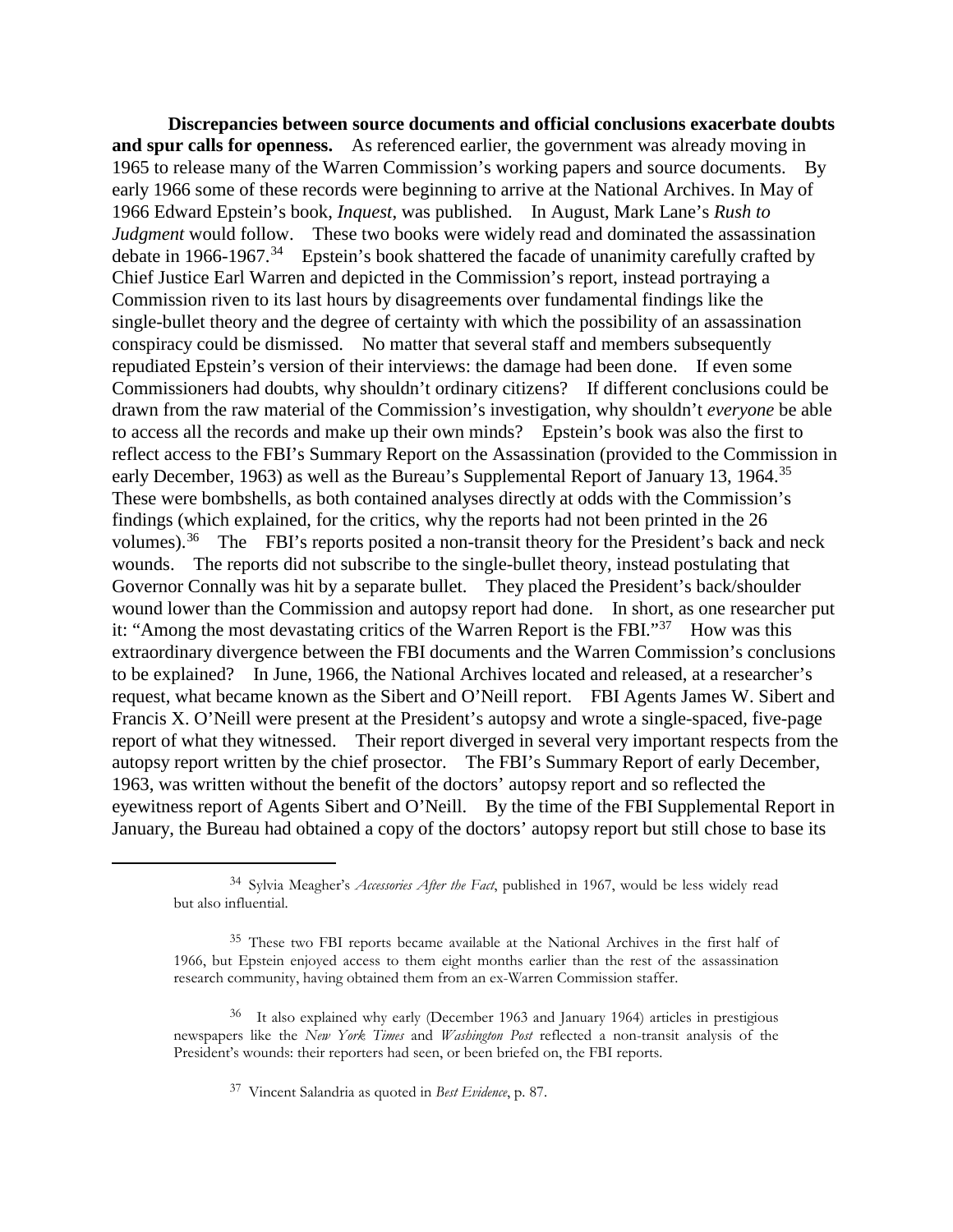findings on the report of its own agents. The release of the Sibert and O'Neill report opened a rich vein of controversy which researchers and critics still mine to this day. But its importance in 1966 lay mainly in the momentum it gave to the growing interest in the autopsy photographs and x-rays. Surely these withheld records could sort out the confusing contradictions which had arisen relative to the assassination's medical evidence? Surely they could validate or debunk the Warren Commission's findings? Even some supporters of the Warren Commission's findings began think it had been a mistake not to examine this critical evidence.<sup>[38](#page-13-0)</sup> But where *were* the photographs and x-rays? In mid-1966 no one in official Washington seemed to know.

They were in the custody of the Secret Service until April 26, 1965, when they were turned over to the family of the late President. Also turned over were President Kennedy's brain and some slides of tissue sections from the autopsy. By the second half of 1966, pressure was building for the return of this evidence to official hands. In this and other instances, mounting criticism of the Warren Commission elicited a defensive reaction from officialdom, which in turn precipitated efforts to shore up Warren Commission orthodoxy. On October 29, 1966, the Kennedy family executed a Deed of Gift returning the autopsy photographs and x-rays to the custody of the federal government. The terms of the Deed effectively left control over access to the photographs and x-rays in the hands of the Kennedy family during the lives of the late President's siblings, widow and children. Significantly, the President's brain and tissue slide sections were not part of the Deed of Gift, and their ultimate disposition remains unknown.<sup>[39](#page-13-1)</sup> The Deed of Gift restrictions, and the "disappearance" of the President's brain, provided new ammunition for critics. As referenced earlier, three separate official inspections of the photographs and x-rays followed upon the Deed of Gift: the first, two days after the transfer of the materials back to government custody, and two others subsequently (the "Military Review" of January 1967 and the Clark Panel of February 1968). The three inspections broadly validated the analysis and conclusions of the original autopsy report, as no doubt it was intended they should. $40$  But, predictably, these official efforts were not enough to sustain, let alone restore, the dwindling credibility of the Warren Commission's report. The critics seemed stuck on an ever-accelerating treadmill of disbelief. First, they wanted the autopsy photographs and x-rays located and released, convinced that these would prove the autopsy report invalid. Then, when official reviews of the material instead supported the autopsy report, the critics cast doubt on the veracity of the reviewers or even on the authenticity of the x-rays and photographs themselves. Without making a judgment on the merits of these controversies, they highlight the dilemma which continued to bedevil the government in regard to assassination records. Given the already damaged state of official credibility, the government's ongoing refusal to open *all*  assassination records *right away* inevitably left critics convinced that the important missing pieces of the assassination puzzle remained somewhere in the cache of *un*opened records still

<span id="page-13-0"></span><sup>38</sup> See, for instance, "What the Warren Commission Omits: Vital Documents", Jacob Cohen, *The Nation*, July 11, 1966.

<span id="page-13-1"></span><sup>39</sup> It is widely assumed that the late President's brother, Robert F. Kennedy, privately disposed of this material.

<span id="page-13-2"></span><sup>40</sup> The one major caveat to this general proposition, as noted earlier, is the Clark Panel's finding that the rear entry point for the bullet that caused the President's fatal head wound was located some 100 centimeters higher on the back of the skull than the autopsy doctors had reported.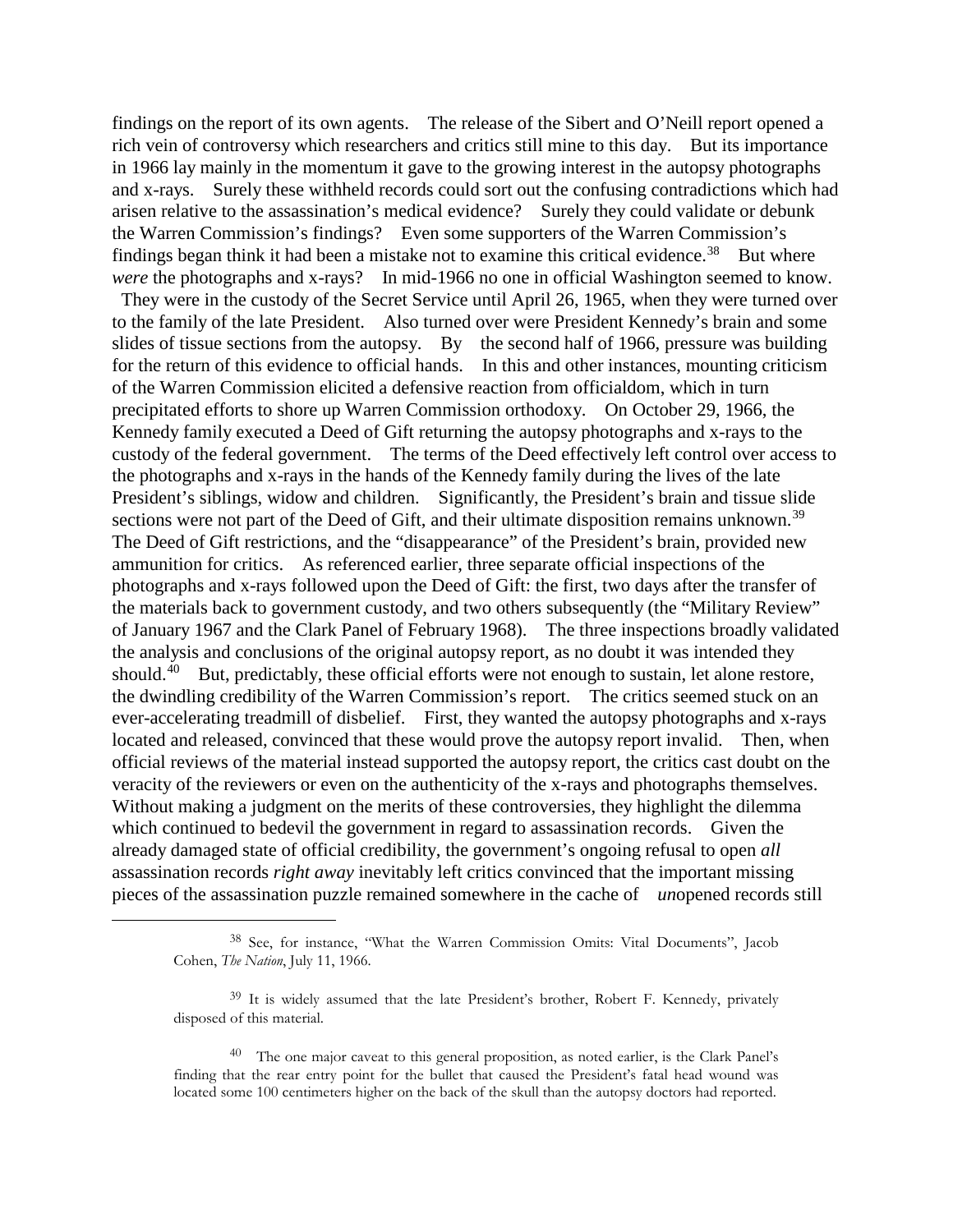being withheld from the American people by their government. Officialdom insisted otherwise but, as the Warren Commission itself discovered, it was not easy to prove a negative. It became even more difficult in early 1967, when news of New Orleans District Attorney Jim Garrison's assassination investigation broke upon the country. The eventual indictment and trial of Clay Shaw for conspiracy to murder the President provided a credible platform and new momentum for critics and skeptics of the Warren Commission. Flamboyant and articulate, DA Garrison became a media sensation. Hailed as a courageous seeker after truth by some, and denounced as an irresponsible megalomaniac (and worse) by others, Jim Garrison forever altered the assassination debate. Building on and adding to the work of early critics, Garrison's investigation widened the credibility gap on the assassination and further popularized a radical critique of the official version of President Kennedy's murder. In addition to generating a whole new body of assassination records, the Clay Shaw trial was also the venue for an important assassination record milestone: the first public showing of Abraham Zapruder's film footage of the assassination. While stills and frames of the film had appeared in *Life* magazine and, for that matter, in the Warren Report itself, no members of the general public had ever seen the entire film run in motion before. By all accounts, courtroom observers were stunned. With the subsequent 1969 acquittal of Shaw, however, a backlash ensued against Garrison and the critics of the Warren Commission. For a time, the critics were on the defensive. But by this point skepticism and suspicion about President Kennedy's murder ran deep in the public consciousness. And though briefly quiescent, the critics and controversy would be back, renewed in the mid-1970's by the exposure of illegal activities on the part of America's intelligence community.

**Rockefeller Commission and Church Committee resurrect assassination debate.**  The social and political tumult of the 1960's and early 1970's manifested itself in an efflorescence of forms, among them an excess of enthusiasm on the part of the nation's intelligence agencies. Encouraged and even pressured by three successive Presidents, agency charters were overstepped on more than one occasion. After some of these instances were dragged into the light of day in late 1974, President Gerald Ford appointed a commission (known as the Rockefeller Commission) to investigate suspect and illegal domestic activities on the part of the CIA. Not to be outdone, and skeptical of the executive branch's capacity for self-examination, the U.S. Senate shortly afterwards launched its own investigation in the form of a special committee (known as the Church Committee) whose writ extended beyond the CIA to the entire intelligence community. Given that the Rockefeller Commission was appointed by a former member of the Warren Commission, and that its Executive Director was a former Warren Commission staff attorney noted for his vehement defense of the Commission's conclusions, few expected it to break new ground on the assassination.<sup>41</sup> But its charter did require the Commission to investigate the possibility of the CIA's involvement in President Kennedy's death. No one was surprised when the Commission absolved the agency of any responsibility or involvement, concluded certain CIA operatives were not the so-called "three tramps," and ruled out the possibility of the President having been hit by a shot from the front. But the Rockefeller Commission nonetheless played a significant part in the resuscitation of the

<span id="page-14-0"></span><sup>41</sup> Executive Director David W. Belin.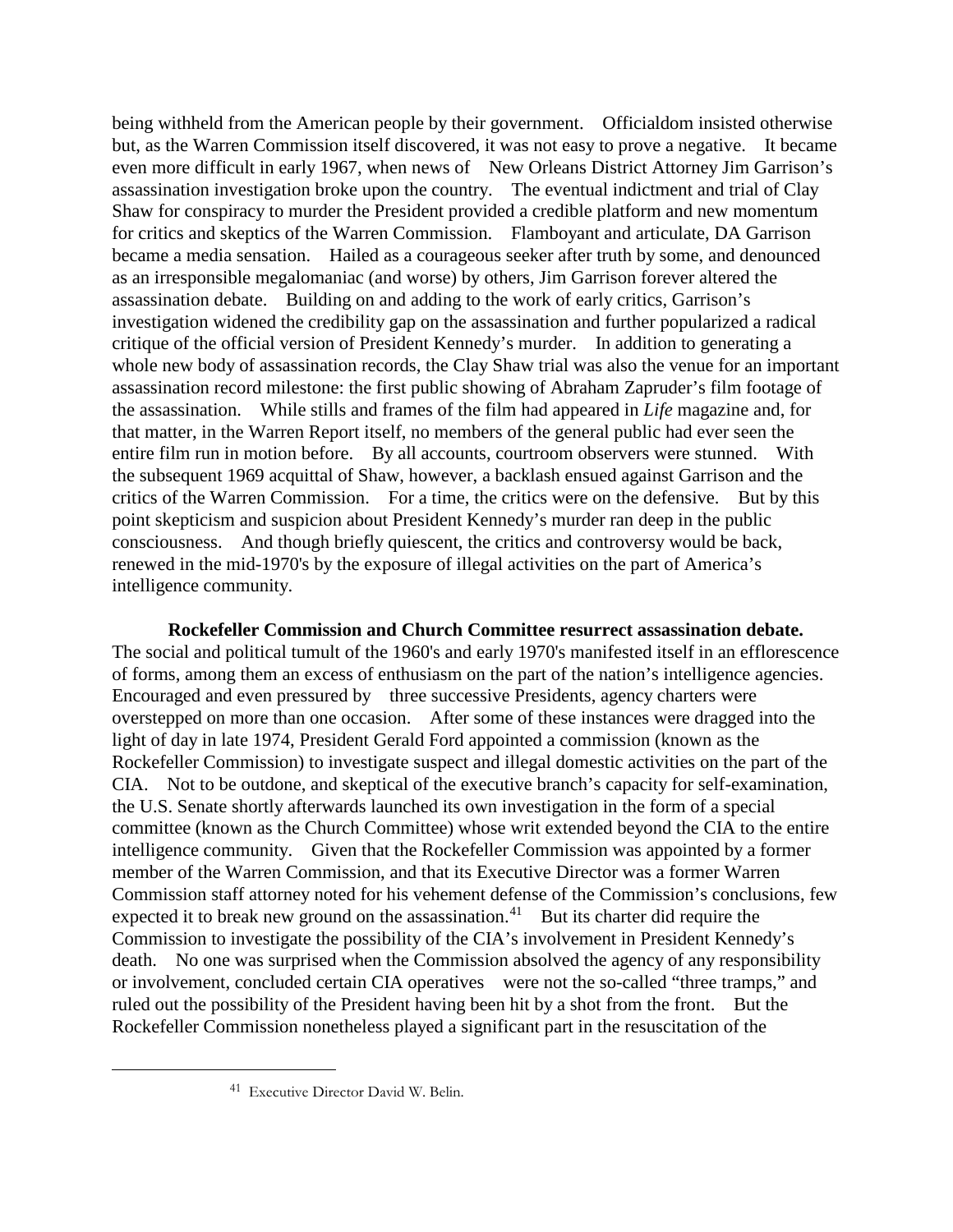assassination debate. It was an opportunity for critics to try and sell their theories and wares. It was yet another government body to conduct an official review of the autopsy photos and x-rays.<sup>[42](#page-15-0)</sup> And, most importantly, it was the venue for a showing of the Zapruder film. A photographer (and assassination critic) had produced an optically enhanced version of the film which was viewed by the Commission as part of its forensic review of the assassination.<sup>[43](#page-15-1)</sup> The publicity generated attendant to the Commission's viewing of the film in February of 1975 led to the first national showing of the film on the television program *Goodnight America* on March 6, 1975*.* For the first time, the American public at large was able to see the famous film for themselves. The impact on the assassination debate was palpable. The non-expert conclusion drawn by many Americans who saw the film was that the President's fatal head wound had been caused by a shot *from the front.* The Warren Commission's credibility sustained another body blow. And not just among ordinary citizens. Separate viewings of the film were also arranged on Capitol Hill, most notably one on April 15, 1975, before the Virginia Congressional delegation.[44](#page-15-2) Meanwhile, the Church Committee was bringing to light U.S. government assassination plots against foreign leaders, including Cuba's Fidel Castro during the critical 1960-1963 period. Some of these plots involved the use of Organized Crime figures as go-betweens and organizers. Replete though it was with implications for President Kennedy's death, this information had never been passed on to the Warren Commission by the intelligence agencies. These revelations led to an expansion of the Church Committee's inquiry into an assessment of the performance of the intelligence agencies in the investigation of the assassination. This phase of the investigation began late, was understaffed, and left significant loose ends dangling. Released in June of 1976 as Book V of the Church Committee's published volumes, the assassination-related findings of the Committee were nonetheless extraordinary. The Committee found the intelligence agencies (primarily the CIA and the FBI) deficient in their investigation of President Kennedy's death. For the critics, this was a major crack in the door. An official government body, albeit a Congressional committee, had found significant fault with the Warren Commission's chief investigators, the FBI and the CIA. The Church Committee findings lent tremendous momentum to those in the House of Representatives seeking to reopen the investigation into President Kennedy's killing. At the same time, from the standpoint of openness, the Church Committee was not a step forward: before all the records from the Warren Commission had been opened, a new investigation had created more closed ones.

## **Stirrings in the House of Representatives.** In 1975, the House of Representatives

<sup>43</sup> The photographer was Mr. Robert J. Groden.

<span id="page-15-0"></span><sup>42</sup> On April 18, 1975, a panel of five medical specialists working with the Commission reviewed the photos and x-rays. Also present were Executive Director Belin, the Commission's General Counsel, and a stenographer. *Senate Committee on Governmental Affairs*, published hearing, pp. 172-173.

<span id="page-15-2"></span><span id="page-15-1"></span><sup>44</sup> Not long after this viewing, a respected member of that delegation, Congressman Thomas N. Downing, introduced a resolution in the House of Representatives to reopen the investigation of President Kennedy's death. Congressman Downing would later be named the first Chairman of the HSCA.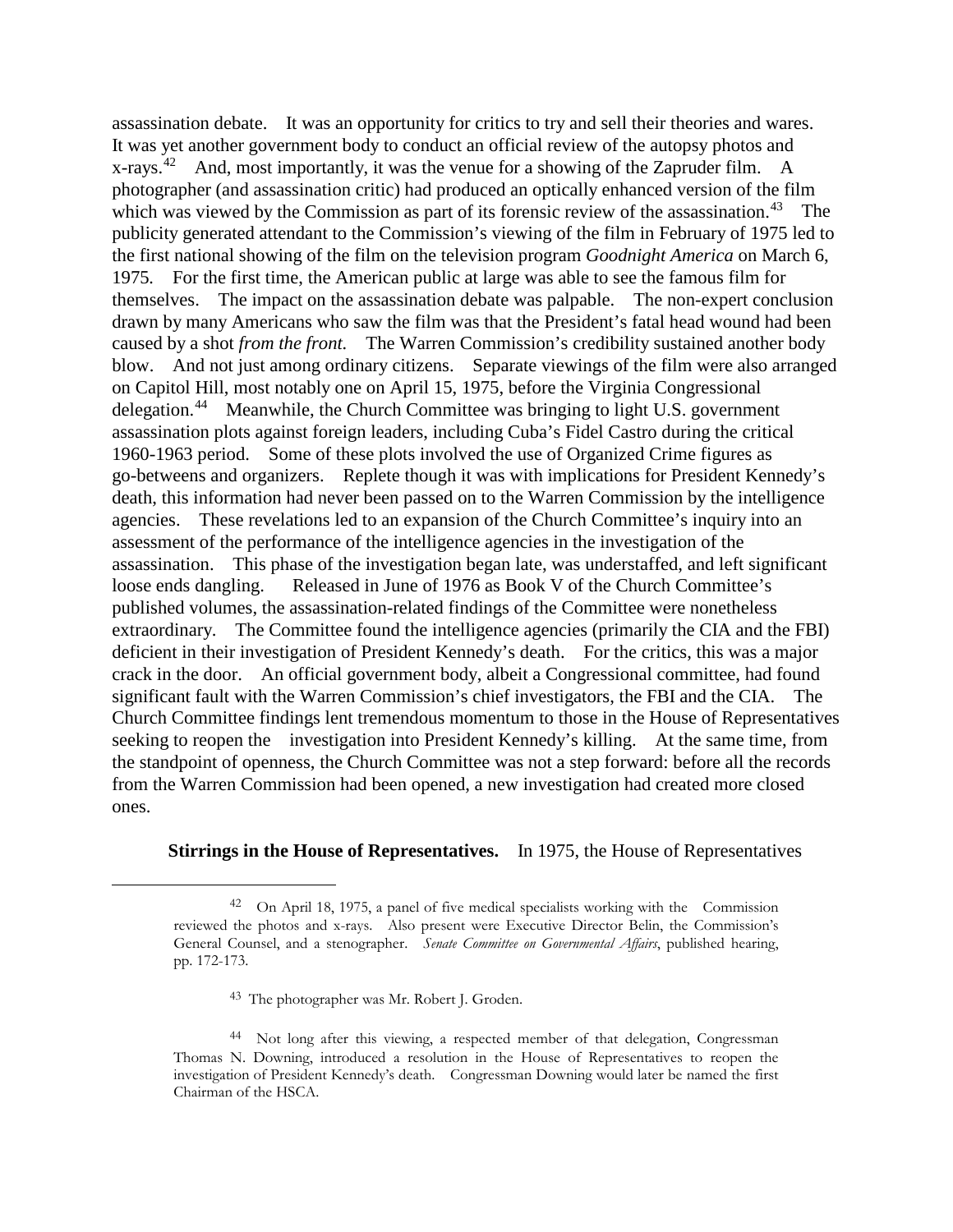conducted its own, less successful, review into the illegal domestic activities of the intelligence agencies (the Pike Committee). In addition, two standing committees of the House also held important hearings relating, specifically, to assassination *records*. Congressman Don Edwards' Civil and Constitutional Rights Subcommittee of the House Judiciary Committee conducted a hearing on the destruction of the so-called "Hosty note" which Lee Harvey Oswald had left at Dallas FBI headquarters for Special Agent James Hosty on November 6, 1963. After the assassination, Hosty destroyed the note on the instructions of his superior, Special Agent in Charge J. Gordon Shanklin, and its existence remained unknown outside the FBI for twelve years. Congresswoman Bella Abzug's Government Information and Individual Rights Subcommittee of the Government Operations Committee held a hearing and conducted staff research on issues relating to the status of Warren Commission records. The hearing focused specifically on issues of access and openness. The revelation of the Hosty note and its destruction confirmed for some their long-held belief that government agencies could not necessarily be trusted to safeguard potentially self-incriminating records. And the Abzug Committee hearings underlined that, left to its own devices and existing law, the executive branch would not likely act as quickly as some wished to open closed assassination records.

**The HSCA.** All of the Congressional activity of 1975 and the first half of 1976 culminated with the establishment by the House of Representatives of the House Select Committee on Assassinations in September of 1976. For critics and skeptics, it represented an opportunity they had feared would never come: an official, full-blown reinvestigation of the assassination, a chance to undo the mistakes of the Warren Commission and unearth the *real*  truth behind the slaying of President Kennedy. Nor were such hopes limited to an isolated fringe. By this time, skepticism about the official explanation of the assassination had hardened in the minds of millions of Americans.[45](#page-16-0) This skepticism had been fueled in part by what had become a small cottage industry of authors, lecturers, and volunteer assassination researchers, all making the case that the American people had been lied to about the murder of John F. Kennedy, and that living men still at large were responsible. Without these critics, it is unlikely the case would have ever been reopened. But also responsible was a government which had stonewalled the public on the release of germane records and had even been found out lying to *itself* about critical facts in the case. By 1976, cynicism regarding government pronouncements on the assassination was no longer, if it had ever been, simply the province of the professional critics or the psychically unbalanced. It was virulent and it was everywhere. In this context, and with perhaps more hope than optimism, the nation embarked with the HSCA on another wrenching inquiry, while the critics prayed this time the investigators would get it right. The HSCA's controversial early months were marked by political squabbling and turf battles, resulting in turnover among both staff and Committee chairmen. Initially critic-friendly, the Committee eventually sought to establish some distance and (it thought) impartiality for its inquiry. Some critics reacted against their own early over-enthusiasm and retreated into outright opposition to

<span id="page-16-0"></span><sup>45</sup> Doubts about the Warren Commission's findings were not restricted to ordinary Americans. Well before 1978, President Johnson, Robert Kennedy and four of the seven members of the Warren Commission itself all articulated, if sometimes off the record, some level of skepticism about the Commission's basic findings.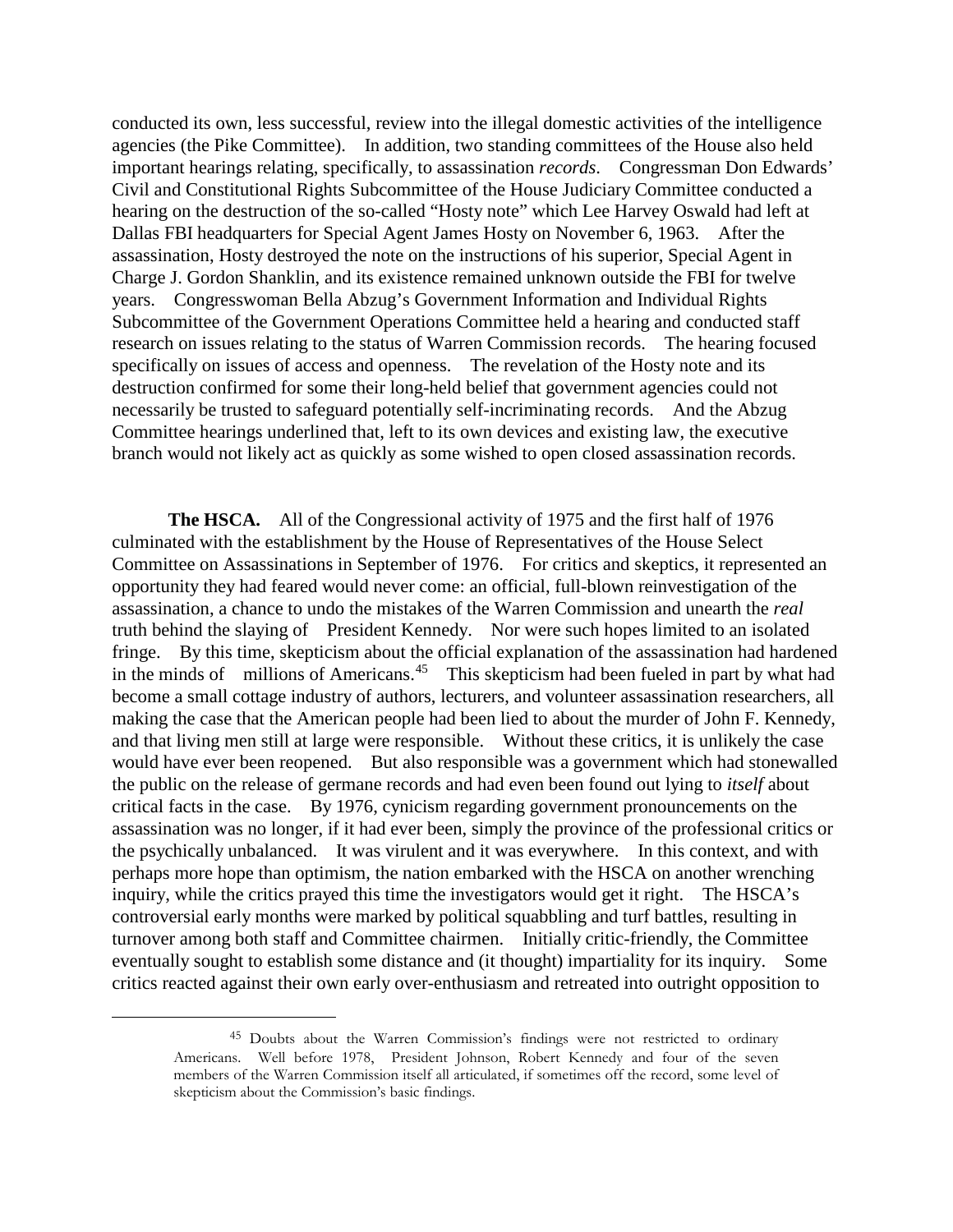the Committee; others cooperated but kept their options open. In the end, the Committee's report reflected an interesting mix of conclusions which only whetted researchers' appetite for the Committee's records. The HSCA concluded that President Kennedy's murder had probably been carried out by a conspiracy.<sup>46</sup> The Committee said it had been unable to identify the conspirators (other than Lee Harvey Oswald) or define the precise parameters of the plot. The Committee believed it possible, however, that elements of Organized Crime had been involved.

The HSCA criticized the performance of the Warren Commission and investigative agencies like the FBI and the CIA, echoing in more polite prose what some of the critics had been saying for years. At the same time, the Committee concluded that Lee Harvey Oswald was indeed the President's killer. It also concluded that the single-bullet theory was sound and that all of Governor Connally's wounds and President Kennedy's back and neck wounds were caused by the same bullet. The HSCA also insisted, after examination, that the autopsy photos and x-rays in the National Archives were authentic. Despite these anti-critic stands, however, the HSCA in a very real sense validated their long struggle. The critics might take issue with much of the HSCA's work and some of its conclusions. They and others might be disappointed in the failure of the HSCA to uncover the perpetrators of its likely conspiracy. But, nonetheless, a congressional committee (the *government*, after all) found that there *was* a conspiracy, and that the Warren Commission *was* wrong. The HSCA concluded that the critics had been right, at least in their fundamental assertion of conspiracy. More importantly for the history of the JFK Act, the critics' calls for openness had also been validated. Nonetheless, the release of the HSCA's report was not the end of the story, especially insofar as assassination *records* were concerned. Under House rules the Committee's own unpublished records were sealed for fifty years, until 2029, and many in the assassination research community wanted them sooner than that. Even more than the Warren Commission, the HSCA had its full share of internal politics, disgruntled or disillusioned staffers, post-investigation book contracts, etc. All of which led in turn to selective leaks and ongoing controversy. Some ex-staffers claimed the HSCA report did not reflect their investigative work, and that information that did not conform with the Committee leadership's preconceived conclusions was ignored or left out of the report and supporting volumes. One notable example was the differing importance ascribed to anti-Castro activist Antonio Veciana's testimony by the Committee's report, on the one hand, and the Committee investigator who had dealt extensively with Veciana on the other.<sup>47</sup> Four years after the HSCA report was issued, in April of 1983, a former member of the panel introduced legislation (House Resolution 160) to open the Committee's records.<sup>[48](#page-17-2)</sup> The House

<sup>47</sup> See Gaeton Fonzi, *The Last Investigation*.

<span id="page-17-0"></span><sup>46</sup> The HSCA under Chief Counsel G. Robert Blakey had placed a high priority on what it regarded as hard scientific evidence. The conclusion of a probable conspiracy was thus based in large measure on a scientific analysis of acoustic evidence from Dealey Plaza that appeared to indicate that the President had been fired at four times, once from the front. This meant two shooters, which meant a conspiracy. The Committee's analysis of the acoustic evidence has since been challenged.

<span id="page-17-2"></span><span id="page-17-1"></span><sup>48</sup> H. Res. 160 was introduced by Congressman Stewart McKinney of Connecticut. It was co-sponsored by four additional former members of the HSCA: Representatives Robert Edgar, Harold Sawyer, Harold Ford and Walter Fauntroy.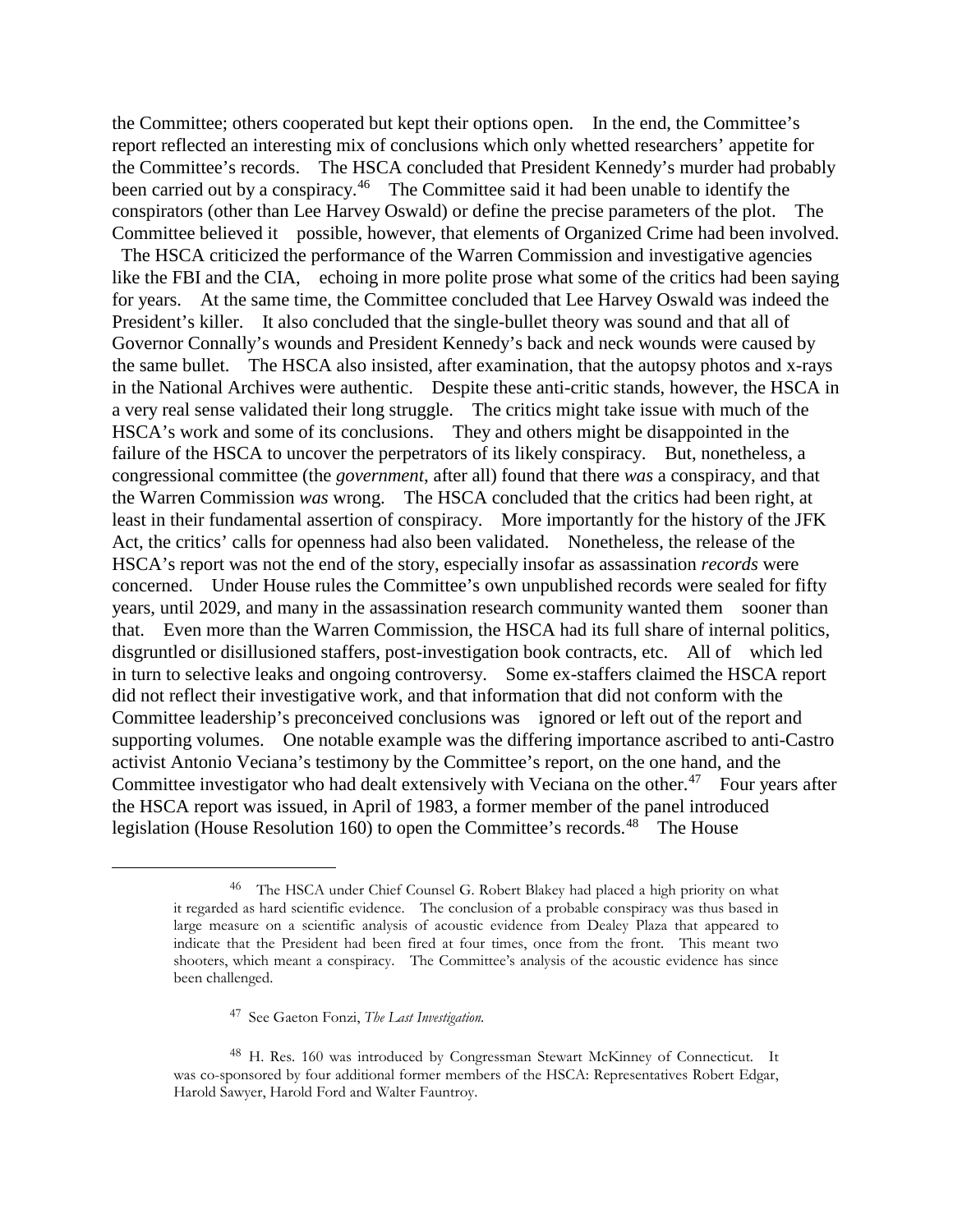Administration Committee held hearings on H. Res. 160, but the resolution never reached the floor of the House for a vote. The HSCA records, like the transcript of the hearing on H. Res. 160, remained closed. Another nine years would pass before Congress would vote on opening HSCA and other assassination records. The scheduling of the vote, when it came, had less to do with the ameliorative effect of time's passage than it did with a popular if controversial film. Oliver Stone's *JFK* would focus the attention of both the American people and Congress on the issue of assassination records.

## **The Solution: The JFK Act**

<span id="page-18-0"></span> $\overline{a}$ 

By 1992, the stage was set for reform and legislative action. An aroused public, a clear issue, and the existence at hand of available legislative remedies, all combined to make the JFK Act possible. Executive branch agencies, though more insulated than lawmakers from public outrage, were also anxious to put the issue of assassination records behind them. A subsequent Senate report would state that "the records related to the assassination of President John F. Kennedy are the most publicly sought-after, unreleased records of our government."<sup>[49](#page-18-0)</sup> The trumpet's notes had finally reached Jericho's walls.

<sup>49</sup> Report of the Senate Governmental Affairs Committee (Report 102-328) to accompany S. 3006, *The President John F. Kennedy Assassination Records Collection Act of 1992.*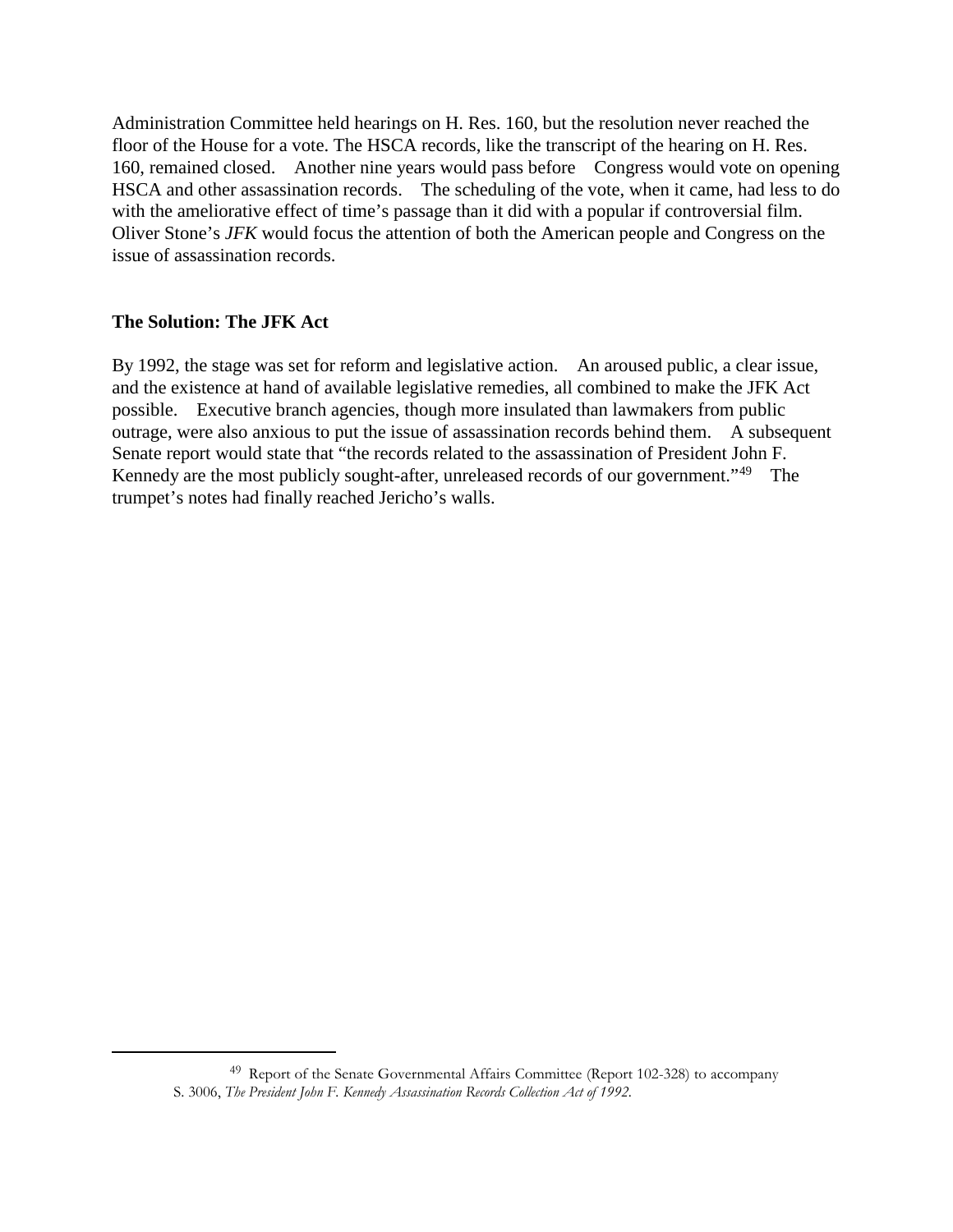**Legislative history of JFK Act.** When the second session of the 102nd Congress opened in January of 1992, the impact of *JFK* could be measured by the introduction of several bills and resolutions mandating the opening of assassination records. Some dealt solely with HSCA records while others dealt with assassination records throughout the government.<sup>[50](#page-19-0)</sup> None of this first round of proposals emanated from the Congressional leadership or enjoyed leadership backing. But they were an indication that opening assassination records was an idea whose time may have come. Meanwhile, other relevant and influential voices joined the call to open the government's assassination records, perhaps most notably former President Gerald Ford, the last surviving member of the Warren Commission.<sup>[51](#page-19-1)</sup> The message was received: on March 26, 1992, identical leadership bills, H. J. Res. 454 and S. J. Res. 282, were introduced in the House and Senate respectively. The House resolution was introduced by Congressman Louis Stokes, former Chairman of the HSCA and a well-liked and highly-respected member of the House. Forty other members of the House co-sponsored the bill. The House resolution was referred jointly to four different committees: Judiciary, Rules, Government Operations, and House Administration. The Senate resolution was introduced by Senator David Boren of Oklahoma, who was then Chairman of the Senate Intelligence Committee. His bill had nine co-sponsors, notably the Senate Majority Leader, Senator George Mitchell of Maine, and Senator Arlen Specter of Pennsylvania (a former Warren Commission staff attorney). The Senate resolution was referred only to the Governmental Affairs Committee. The Congressional leadership had clearly decided to move the legislation forward. Within weeks of the introduction of the resolutions, hearings were held in both the House and Senate. The House Government Operations Committee held hearings on April 28th, May 15th and July 22nd. The House Judiciary Committee held a hearing on May 20th. In the Senate, the Governmental Affairs Committee held a hearing on May 12th. The tenor of these hearings made clear that there was a growing consensus in the Congress for passage of some sort of legislation. Concerns were expressed about particular aspects of the proposals before the committees, but there was unanimity on the need to release the records. Executive branch agencies were broadly supportive. The CIA and the FBI, in particular, committed themselves to full cooperation with Congress. Only the Justice Department, on behalf of the White House, raised serious concerns about the legislation. These had to do, first, with constitutional issues revolving around the appointment process and status of the proposed Review Board and, second, the proposed criteria for the continued withholding of certain types of information. The legislative debate made clear that existing mechanisms for the release of assassination records were not working. If Congress really wanted to see these records in the public realm, new statutory direction and authority was necessary. Hundreds of thousands of pages of assassination records had been successfully released (primarily by the FBI) under FOIA. But FOIA was an inadequate vehicle for the

<span id="page-19-0"></span><sup>50</sup> These early proposals were H.R. 4090, introduced by Congressman Trafficant of Ohio on January 3; H. Res. 325, introduced by Congressman Gonzalez of Texas (the second chairman of the HSCA) on January 22; H. Res. 326 and H.R. 4108, both introduced by Congressman DeFazio of Oregon on January 24.

<span id="page-19-1"></span><sup>51</sup> George Lardner, Jr. "Ford Urges House Leaders to Seek Release Of All Records on Kennedy Assassination," *Washington Post,* January 30, 1992, p. A-12.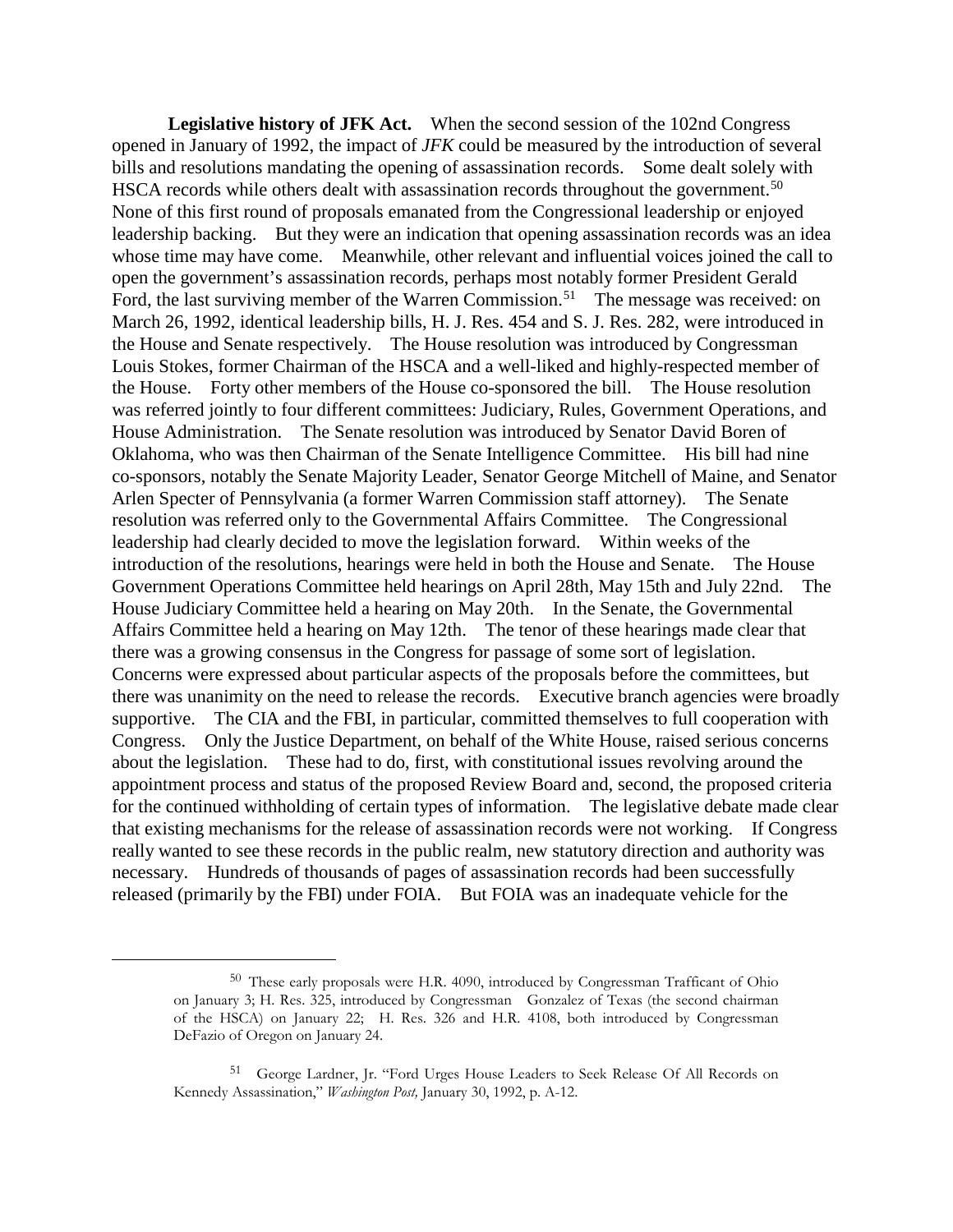release of classified material, and much of what remained withheld fell into this category.<sup>[52](#page-20-0)</sup> Similarly, Executive Order No. 12356 ("National Security Information"), issued under President Ronald Reagan, eliminated government-wide declassification and downgrading schedules previously in place across the executive branch. Though not directed at assassination records, this order had the effect of dramatically slowing their release.<sup>53</sup> During the summer of 1992, committees in both the House and Senate reported favorably on the legislation.<sup>54</sup> The full Senate passed the legislation on July 27, 1992. The House of Representatives passed a somewhat different version on August 12, 1992. The differences between the House and Senate bills had not yet been resolved as the end of the legislative session drew near, so the House of Representatives took up and passed the Senate version on September 30, 1992, the date of enactment of what was now Public Law 102-526, The President John F. Kennedy Assassination Records Collection Act of 1992. President George W. Bush signed the bill into law on October 26, 1992, just days before the 1992 federal election, but left the appointment of the Review Board to his successor, President Clinton. President Clinton appointed the five members of the Review Board in the latter half of 1993 and, after Senate review and confirmation, they were sworn in on April 11, 1994. The JFK Act included a specific sunset date (two years from the date of the statute's enactment) with an option for a one-year extension. This time-frame proved unrealistic, mainly due to the long lag between the date of enactment and the actual appointment, confirmation, and swearing in of the Review Board. Congress therefore decided to reset the time clock in 1994, passing the President John F. Kennedy Assassination Records Collection Extension Act of 1994 (Public Law 103-345, enacted October 6, 1994).<sup>[55](#page-20-3)</sup> In 1997 Congress extended the life of the Review Board one final time, until September 30, 1998, through enactment of Public Law 105-25.[56](#page-20-4)

<span id="page-20-0"></span><sup>52</sup> Senator Boren testified that "if the process used by the Freedom of Information Act were successful in releasing these kinds of documents, they would already be released... The whole point of this legislation is to create new criteria and new procedures to maximize the release of information hitherto withheld by the government." Testimony before the Senate Governmental Affairs Committee, *The Assassination Materials Disclosure Act of 1992*, May 12, 1992, p. 15. The JFK Act, in its "Findings, Declaration, and Purposes" section, states the legislation was necessary "because the Freedom of Information Act, as implemented by the executive branch, has *prevented* the timely public disclosure of records relating to the assassination of John F. Kennedy" (emphasis added).

<span id="page-20-1"></span><sup>53</sup> E.O. 12356 "appears to offer little incentive for aggressive declassification of agency records. Indeed, the order encourages classifiers, when in doubt, to err on the side of classification and mandates reclassification." Report of the House Judiciary Committee (House Report 102-625) on *The Assassination Materials Disclosure Act of 1992*, p. 17.

<span id="page-20-3"></span><span id="page-20-2"></span><sup>54</sup> The House Government Operations Committee approved the legislation in June (Report 102-625 I, June 29, 1992) and the House Judiciary Committee in August (Report 102-625 II, August 11, 1992). The Senate Governmental Affairs Committee approved legislation in July (Report 102-328, July 22, 1992). The Senate committee approved an amendment in the nature of a substitute; the bill forwarded to the full Senate for its consideration therefore had a new designation, S. 3006. This was the bill the full House eventually voted on in September.

<sup>55</sup> The Extension Act had been introduced as H.R. 4569.

<span id="page-20-4"></span><sup>56</sup> Introduced as H.R. 1553 by the Chairman of the Government Reform and Oversight